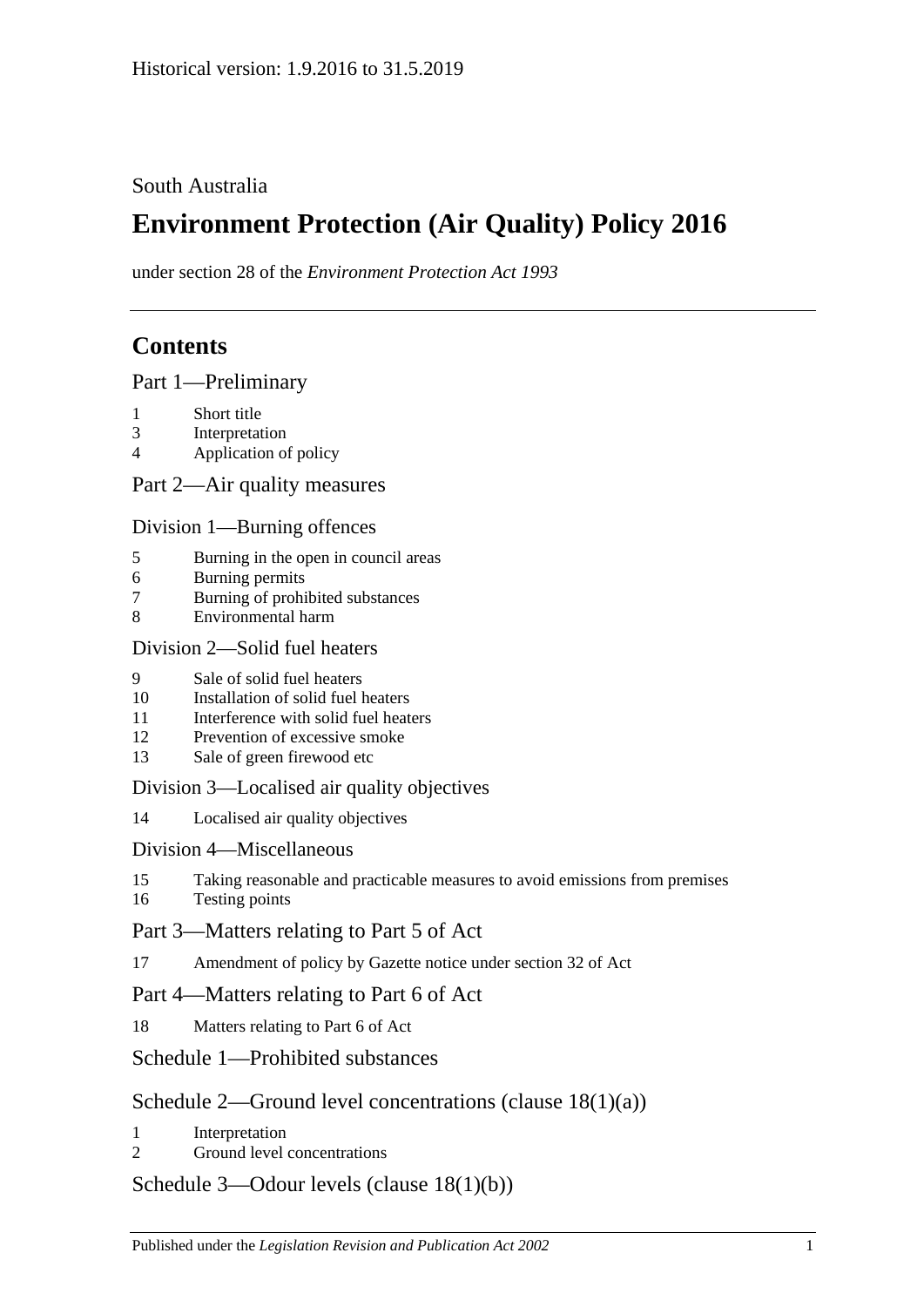Schedule [4—Stack emissions \(clause](#page-20-1) [18\(1\)\(c\)\)](#page-20-1)

Schedule [5—Transitional provisions](#page-22-0)

Part 2—Transitional provisions

2 [Policy not to apply for 2 years in relation to existing prescribed activities of environmental](#page-22-1)  [significance](#page-22-1)

[Legislative history](#page-23-0)

## <span id="page-1-0"></span>**Part 1—Preliminary**

## <span id="page-1-1"></span>**1—Short title**

This policy may be cited as the *[Environment Protection \(Air Quality\) Policy](http://www.legislation.sa.gov.au/index.aspx?action=legref&type=subordleg&legtitle=Environment%20Protection%20(Air%20Quality)%20Policy%202016) 2016*.

## <span id="page-1-2"></span>**3—Interpretation**

(1) In this policy, unless the contrary intention appears—

*Act* means the *[Environment Protection Act](http://www.legislation.sa.gov.au/index.aspx?action=legref&type=act&legtitle=Environment%20Protection%20Act%201993) 1993*;

*agriculture* includes horticulture;

*agriculture waste* means waste produced in the course of agriculture and includes dead stock, diseased crops, crop stubble or other crop waste and waste resulting from the clearing of land for farming;

*AS/NZS 1080.1:2012* means AS/NZS 1080.1:2012 *Timber - Methods of test Method 1:Moisture Content* published jointly by Standards Australia and Standards New Zealand, as in force at the commencement of this policy;

*AS/NZS 2918:2001* means AS/NZS 2918:2001 *Domestic solid fuel burning appliances - Installation* published jointly by Standards Australia and Standards New Zealand, as in force at the commencement of this policy;

*AS/NZS 4012:2014* means AS/NZS 4012:2014 *Domestic solid fuel burning appliances - Method for determination of power output and efficiency* published jointly by Standards Australia and Standards New Zealand, as in force at the commencement of this policy;

*AS/NZS 4013:2014* means AS/NZS 4013:2014 *Domestic solid fuel burning appliances - Method for determination of flue gas emissions* published jointly by Standards Australia and Standards New Zealand, as in force at the commencement of this policy;

*boiler* means a vessel in which water is heated for any purpose by any combustible materials with a total heat release of 100 or more megajoules per hour;

*certificate of compliance*, in relation to a solid fuel heater, means a certificate issued or approved by the Authority certifying that solid fuel heaters of the same model as that heater comply with AS/NZS 4012:2014 and AS/NZS 4013:2014 (or an overseas standard approved by the Authority as being equivalent to, or more stringent than such a standard);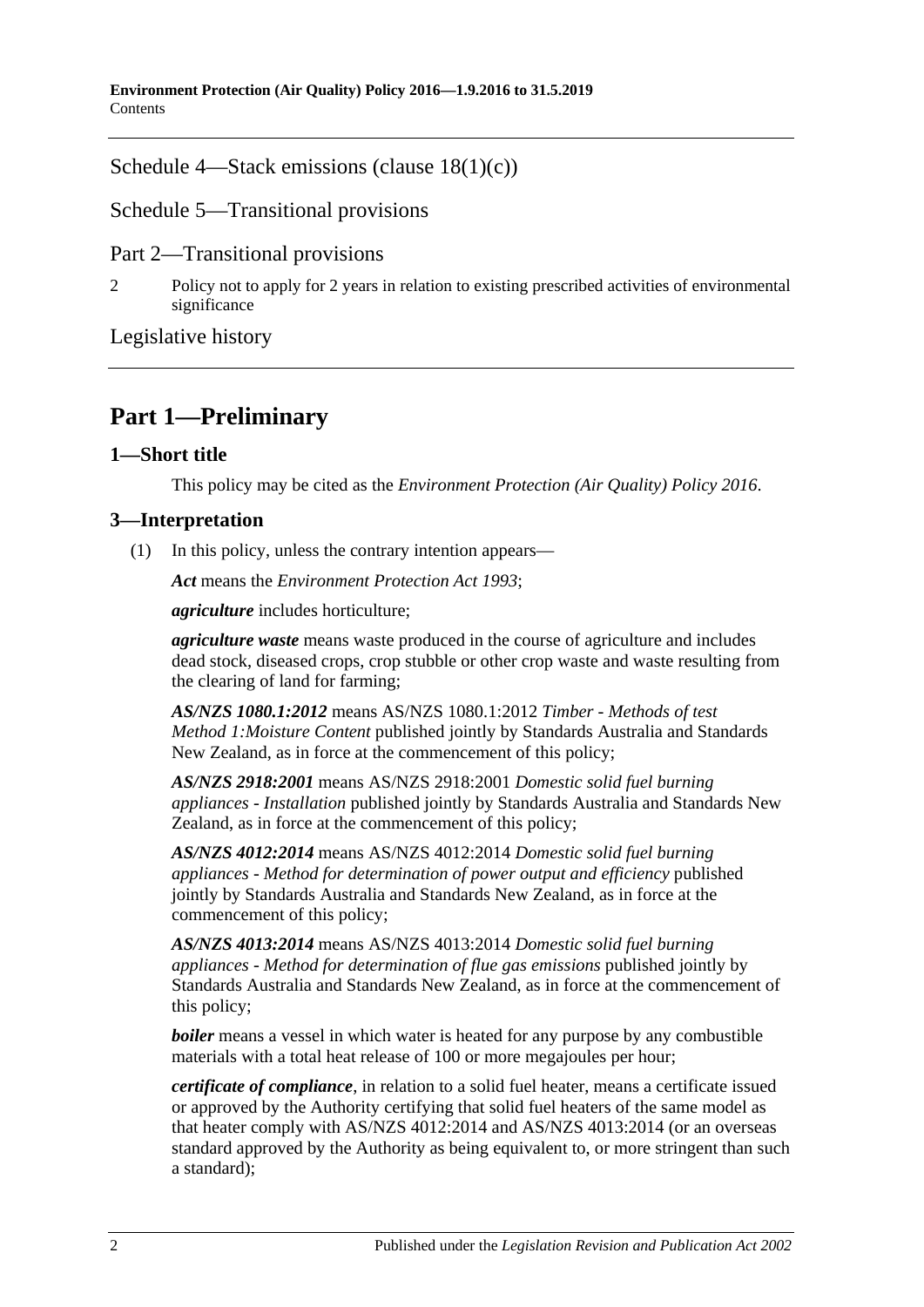*cubic metre* or *m <sup>3</sup>* means that volume of dry gas which occupies a cubic metre at a temperature of 0° Celsius and at an absolute pressure equivalent to 101.3 kilopascals (1 atmosphere);

*domestic incinerator* means an incinerator that is situated on residential premises for burning waste from the premises;

*emit a pollutant to air*—see [subclause](#page-2-0) (2);

*fire danger season* has the same meaning as in the *[Fire and Emergency Services](http://www.legislation.sa.gov.au/index.aspx?action=legref&type=act&legtitle=Fire%20and%20Emergency%20Services%20Act%202005)  Act [2005](http://www.legislation.sa.gov.au/index.aspx?action=legref&type=act&legtitle=Fire%20and%20Emergency%20Services%20Act%202005)*;

*mandatory measures*, in relation to a provision of this policy or a code, standard or other document, means measures that are expressed in the provision, code, standard or document as mandatory rather than as recommendations;

*mandatory provision*—see [subclause](#page-3-1) (5);

*occupier*, of land, includes a person with responsibility for the care, control or management of the land;

*overseas standard* means a standard from an overseas jurisdiction;

*particles as PM2.5* means particulate matter with an equivalent aerodynamic diameter of 2.5 micrometres or less;

*particles as PM10* means particulate matter with an equivalent aerodynamic diameter of 10 micrometres or less;

*ppm* means parts per million by volume;

*prescribed Act*—each of the following is a prescribed Act:

- (a) *[Botanic Gardens and State Herbarium Act](http://www.legislation.sa.gov.au/index.aspx?action=legref&type=act&legtitle=Botanic%20Gardens%20and%20State%20Herbarium%20Act%201978) 1978*;
- (b) *[Crown Land Management Act](http://www.legislation.sa.gov.au/index.aspx?action=legref&type=act&legtitle=Crown%20Land%20Management%20Act%202009) 2009*;
- (c) *[Forestry Act](http://www.legislation.sa.gov.au/index.aspx?action=legref&type=act&legtitle=Forestry%20Act%201950) 1950*;
- (d) *[National Parks and Wildlife Act](http://www.legislation.sa.gov.au/index.aspx?action=legref&type=act&legtitle=National%20Parks%20and%20Wildlife%20Act%201972) 1972*;
- (e) *[Wilderness Protection Act](http://www.legislation.sa.gov.au/index.aspx?action=legref&type=act&legtitle=Wilderness%20Protection%20Act%201992) 1992*;

*prohibited substance*—see [clause](#page-7-5) 7(1);

*recommended measures*, in relation to a provision of this policy or a code, standard or other document means measures that are expressed in the provision, code, standard or document as recommendations rather than as mandatory;

*solid fuel heater* means any solid fuel burning appliance that is designed, manufactured or adapted for use in domestic premises (whether or not it is actually used in such premises);

*stack*, in relation to premises, means an outlet intended for the emission to air of pollutants produced on the premises, and includes a chimney, flue or vent;

*tyre waste* means waste comprised of tyres or tyre pieces.

<span id="page-2-0"></span>(2) For the purposes of this policy, a person emits a pollutant to air if the person causes or allows the pollutant to be emitted into the air or fails to prevent it from entering or escaping into the air.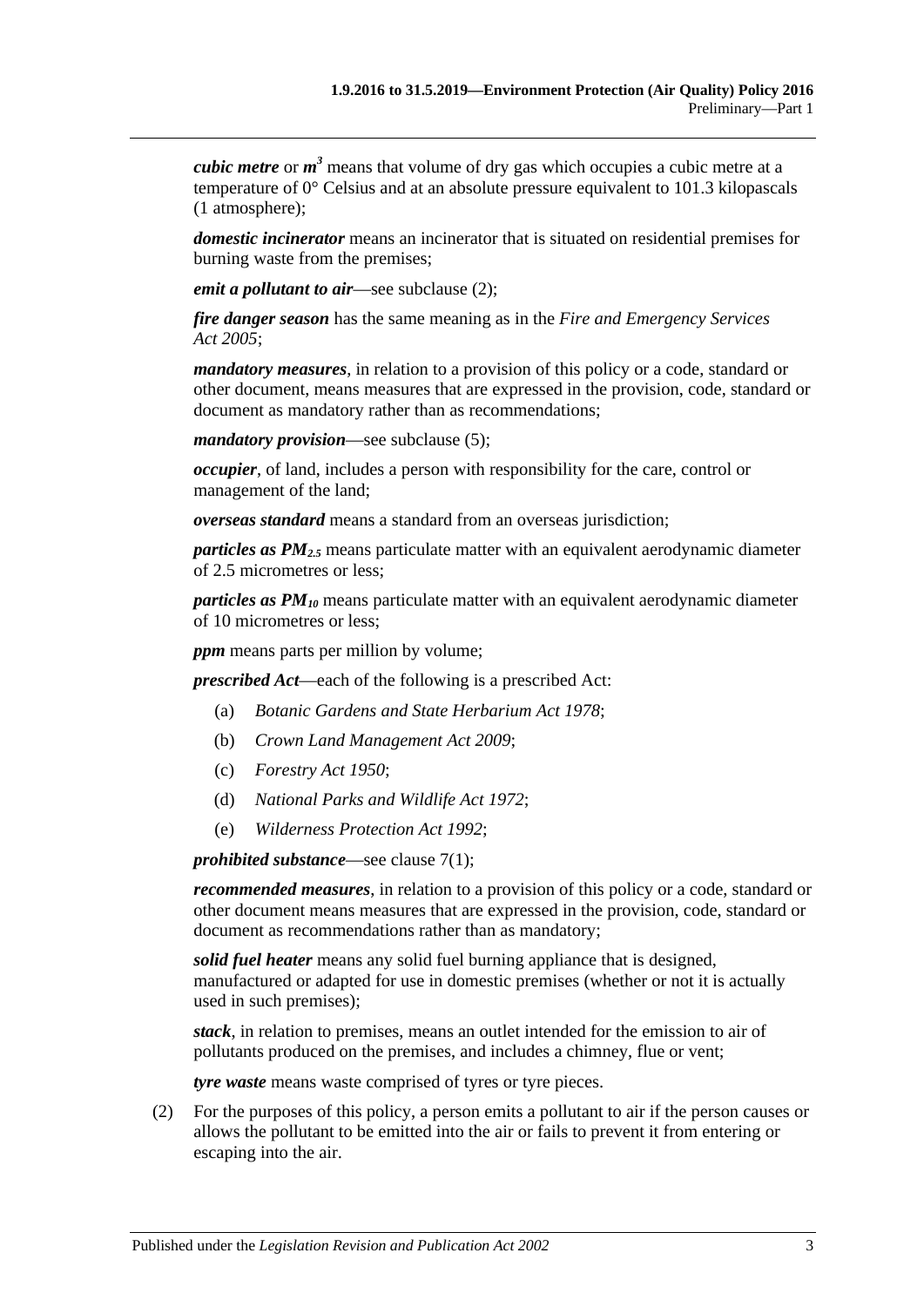- (3) A reference in this policy to the burning of matter in the open includes a reference to the burning of matter in a domestic incinerator.
- (4) For the purposes of this policy, a fire will be regarded as burning in the open despite the fact that it is burning in connection with the operation of any fuel-burning equipment, or within a container of some kind, if the equipment or container does not have a stack for the emission of pollutants to the air.
- <span id="page-3-1"></span>(5) In this policy, the expression *mandatory provision* followed by a statement as to the category of offence is to be taken to signify that contravention of the provision at the foot of which the expression appears is, for the purposes of Part 5 of the Act, an offence of the category so stated.

#### **Note—**

Unless the contrary intention appears, terms used in this policy that are defined in the Act have the respective meanings assigned to those terms by the Act.

### <span id="page-3-0"></span>**4—Application of policy**

- (1) This policy does not apply in relation to—
	- (a) the destruction of property pursuant to a direction of the Commissioner of Police under section 52E of the *[Controlled Substances Act](http://www.legislation.sa.gov.au/index.aspx?action=legref&type=act&legtitle=Controlled%20Substances%20Act%201984) 1984*; or
	- (b) an activity undertaken in the course of, or in connection with, fire-fighting, or the training of firefighters or fire investigators, by or on behalf of—
		- (i) the South Australian Metropolitan Fire Service; or
		- (ii) the South Australian Country Fire Service; or
		- (iii) the South Australian State Emergency Service; or
		- (iv) the South Australian Fire and Emergency Services Commission; or
	- (c) the disposal, in accordance with an environmental authorisation, of gaseous waste produced in the course of a prescribed activity of environmental significance; or
	- (d) burning undertaken in accordance with a permit or other authority issued under the *[Fire and Emergency Services Act](http://www.legislation.sa.gov.au/index.aspx?action=legref&type=act&legtitle=Fire%20and%20Emergency%20Services%20Act%202005) 2005* or as otherwise authorised by or under that Act; or
	- (e) burning for the purposes of fuel load reduction or other fire prevention or control purposes as required or authorised by or under the *[Fire and](http://www.legislation.sa.gov.au/index.aspx?action=legref&type=act&legtitle=Fire%20and%20Emergency%20Services%20Act%202005)  [Emergency Services Act](http://www.legislation.sa.gov.au/index.aspx?action=legref&type=act&legtitle=Fire%20and%20Emergency%20Services%20Act%202005) 2005*; or
	- (f) burning for the purposes of native vegetation clearance as required or authorised by or under the *[Native Vegetation Act](http://www.legislation.sa.gov.au/index.aspx?action=legref&type=act&legtitle=Native%20Vegetation%20Act%201991) 1991*; or
	- (g) burning as required or authorised by or under a prescribed Act.
- (2) Nothing in this policy affects the operation of an authority or exemption given by or under any Act or law (other than the *[Environment Protection Act](http://www.legislation.sa.gov.au/index.aspx?action=legref&type=act&legtitle=Environment%20Protection%20Act%201993) 1993*) and in force immediately before the commencement of this policy.
- (3) In this clause—

*firefighter* has the same meaning as in the *[Fire and Emergency Services Act](http://www.legislation.sa.gov.au/index.aspx?action=legref&type=act&legtitle=Fire%20and%20Emergency%20Services%20Act%202005) 2005*;

*fire-fighting* has the same meaning as in the *[Fire and Emergency Services Act](http://www.legislation.sa.gov.au/index.aspx?action=legref&type=act&legtitle=Fire%20and%20Emergency%20Services%20Act%202005) 2005*.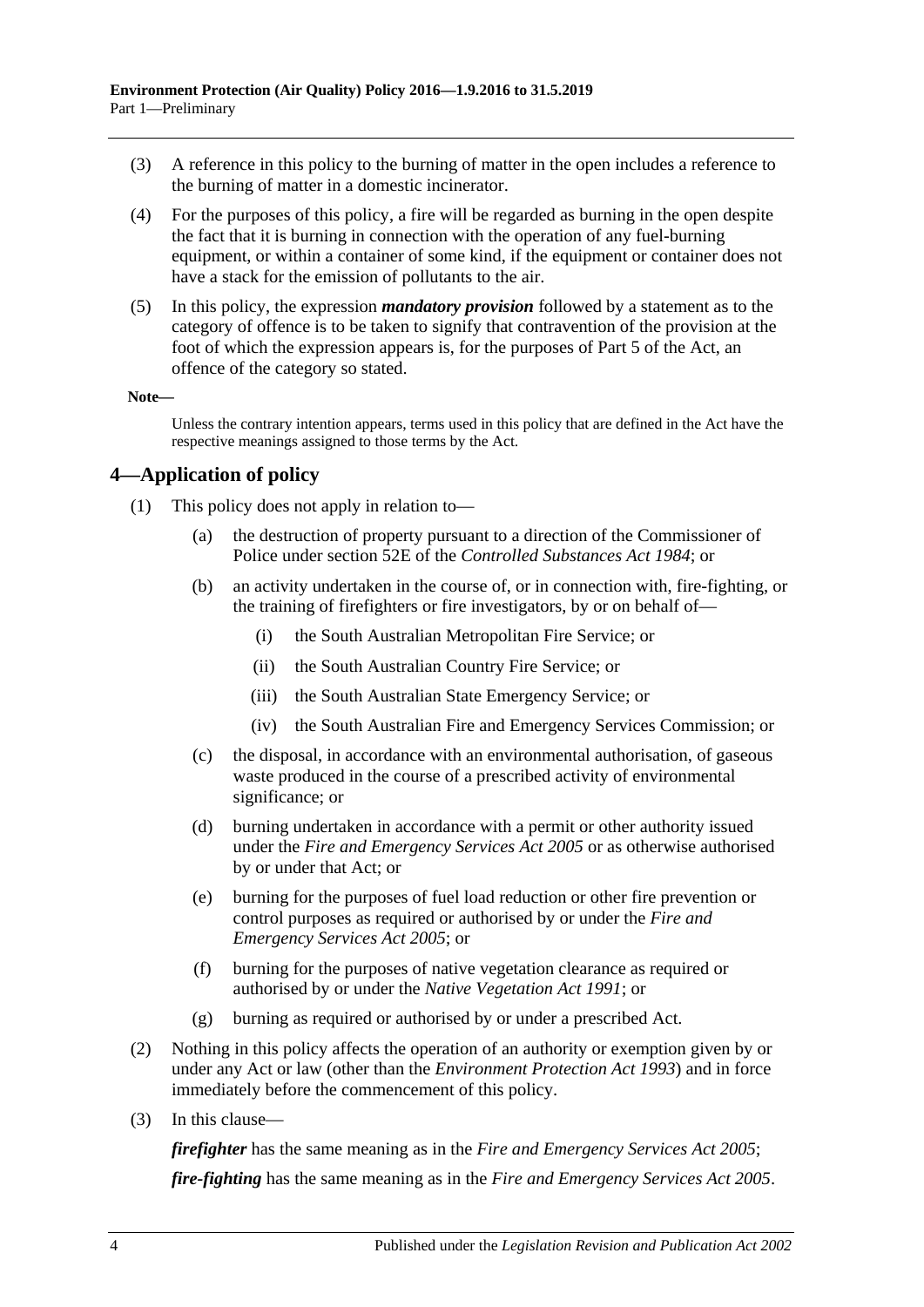## <span id="page-4-0"></span>**Part 2—Air quality measures**

## <span id="page-4-1"></span>**Division 1—Burning offences**

## <span id="page-4-3"></span><span id="page-4-2"></span>**5—Burning in the open in council areas**

(1) A person must not cause or permit the burning of matter by fire in the open on any land within a council area.

Mandatory provision: Category B offence.

- <span id="page-4-5"></span><span id="page-4-4"></span>(2) However—
	- (a) [subclause](#page-4-3) (1) does not prevent a person from carrying out the following burning activities within a metropolitan council area or within a township in a non-metropolitan council area:
		- (i) lighting or maintaining a fire using charcoal, dry wood or other dry plant material for the purpose of preparing food or beverages;
		- (ii) burning charcoal (but not wood or other plant material) in a brazier, chiminea or fire pit for domestic heating;
		- (iii) burning agriculture or forestry waste, burning off vegetation for fire prevention or control, or burning vegetation for any other purpose, outside a fire danger season, provided that—
			- (A) the burning activity is carried out in accordance with a burning permit issued under [clause](#page-5-0) 6; and
			- (B) the person complies with any mandatory measures of a prescribed burning code of practice that apply in relation to the burning activity; and
			- (C) the person has regard to any recommended measures of a prescribed burning code of practice that apply in relation to the burning activity; and
	- (b) [subclause](#page-4-3) (1) does not prevent a person from carrying out the following burning activities within a non-metropolitan council area (other than a township):
		- (i) lighting or maintaining a fire in the open on land using charcoal, dry wood or other dry plant material—
			- (A) for the purpose of preparing food or beverages; or
			- (B) for a campfire or barbecue in the course of camping, scouting or a similar outdoor recreational activity;
		- (ii) burning charcoal, dry wood or other dry plant material in a brazier, chiminea or fire pit for domestic heating;
		- (iii) burning agriculture or forestry waste, burning off vegetation for fire prevention or control, or burning vegetation for any other purpose, outside a fire danger season, provided that—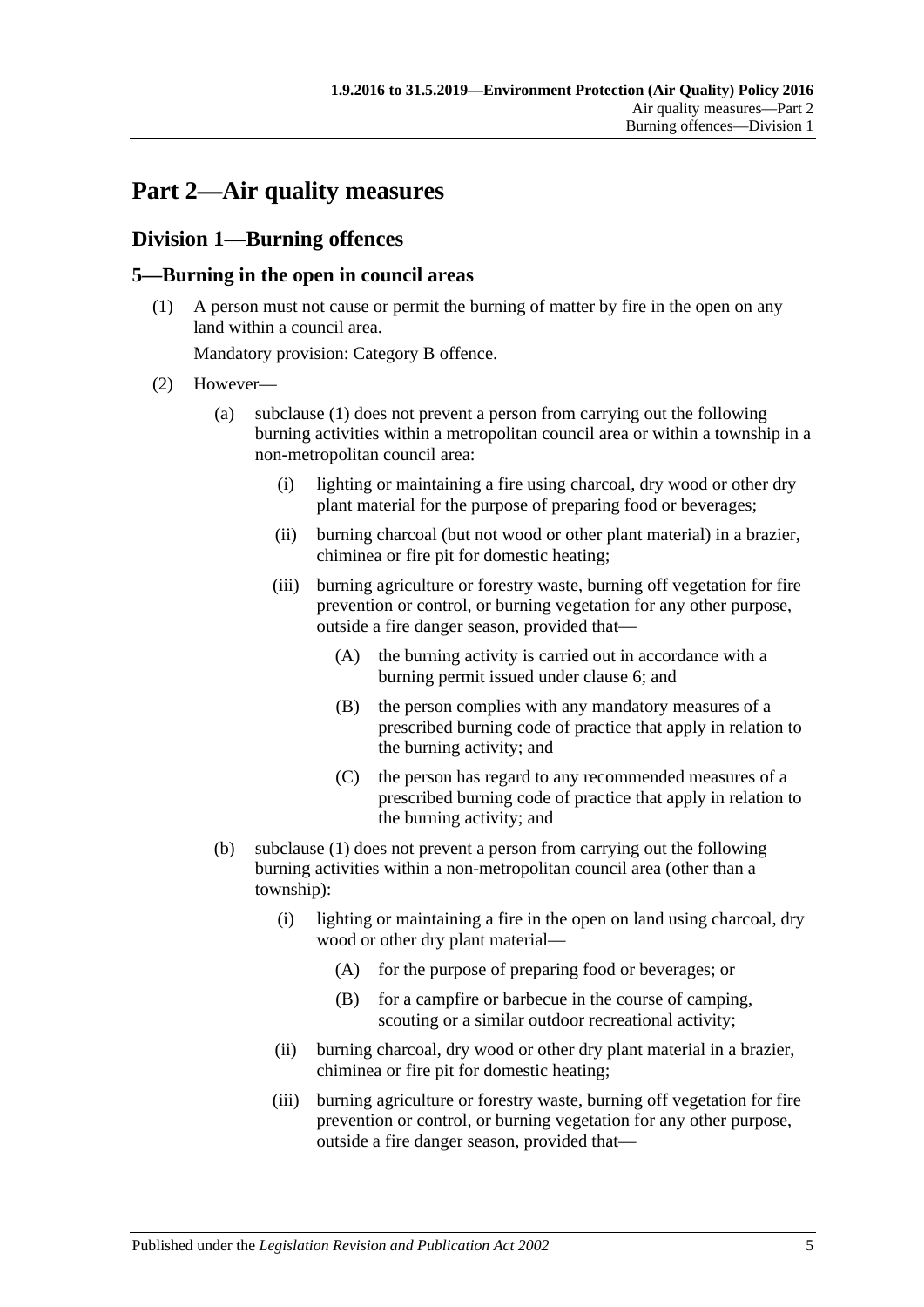- (A) the burning activity takes place only on land owned or occupied by the person or on land with the consent or authority of the owner or occupier; and
- (B) the person complies with any mandatory measures of a prescribed burning code of practice that apply in relation to the burning activity; and
- (C) the person has regard to any recommended measures of a prescribed burning code of practice that apply in relation to the burning activity.
- (3) For the purposes of [subclause](#page-4-4)  $(2)(a)(i)$  and  $(b)(i)$ , a fire will not be taken to be for the purpose of preparing food or beverages unless the fire is of a size, and has been built in a way, that reasonably corresponds to that purpose.
- (4) This clause—
	- (a) applies subject to any ban, prohibition, restriction or other requirement under the *[Fire and Emergency Services Act](http://www.legislation.sa.gov.au/index.aspx?action=legref&type=act&legtitle=Fire%20and%20Emergency%20Services%20Act%202005) 2005*, the *[Native Vegetation Act](http://www.legislation.sa.gov.au/index.aspx?action=legref&type=act&legtitle=Native%20Vegetation%20Act%201991) 1991* or a prescribed Act; and
	- (b) does not apply in relation to the burning of a prohibited substance.
- (5) In this clause—

*metropolitan Adelaide* has the same meaning as in the *[Development Act](http://www.legislation.sa.gov.au/index.aspx?action=legref&type=act&legtitle=Development%20Act%201993) 1993*;

*metropolitan council area* means a council area within metropolitan Adelaide;

*non-metropolitan council area* means a council area outside of metropolitan Adelaide;

*plant material* includes paper, cardboard and garden prunings;

*prescribed burning code of practice* means—

- (a) the *Broad Acre Burning Code of Practice April 2015* prepared by the South Australian Country Fire Service; or
- (b) the *Vegetation Pile Burning Code of Practice April 2015* prepared by the South Australian Country Fire Service;

*township* has the same meaning as in the *[Local Government Act](http://www.legislation.sa.gov.au/index.aspx?action=legref&type=act&legtitle=Local%20Government%20Act%201999) 1999*.

### <span id="page-5-0"></span>**6—Burning permits**

- (1) The Authority or relevant council delegate may issue a permit (a *burning permit*) authorising a person or class of persons to carry out any 1 or more of the following burning activities outside of a fire danger season:
	- (a) burning agriculture or forestry waste; or
	- (b) burning off vegetation for fire prevention or control; or
	- (c) burning vegetation for any other purpose.
- (2) An application for a burning permit must be made in writing in a manner and form determined by the Authority or relevant council delegate.
- <span id="page-5-1"></span>(3) A burning permit—
	- (a) is issued—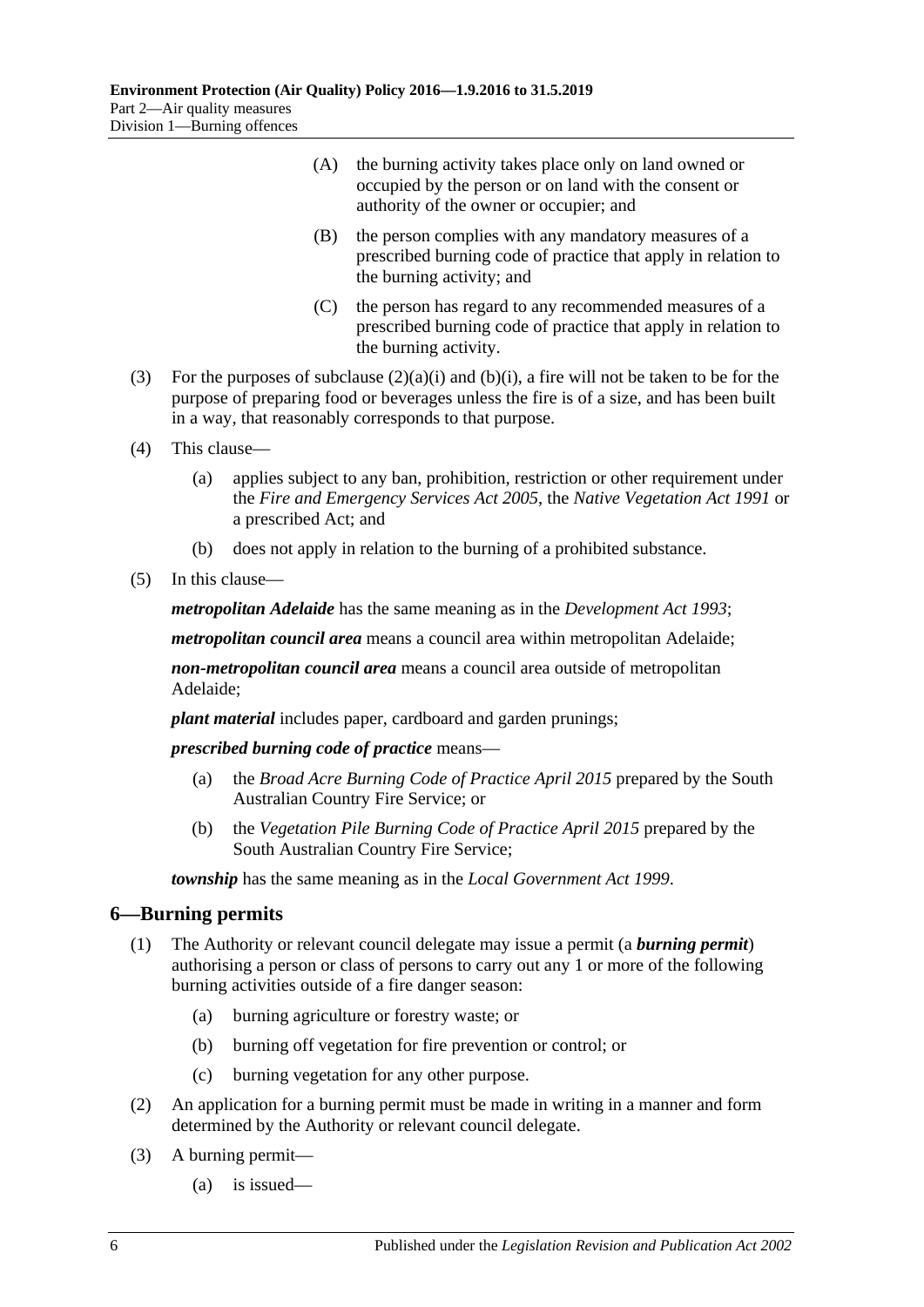- (i) by notice in writing to the person to whom the permit applies; or
- (ii) by notice published on the relevant council's website and in a newspaper circulating within the council area; and
- (b) must specify the conditions to which the permit is subject, which may include—
	- (i) a condition requiring the burning activity to take place only during specified times or periods, under specified circumstances or in a specified manner; or
	- (ii) a condition permitting only specified matter or a specified class of matter to be burned; or
	- (iii) any other condition considered necessary or desirable to control or minimise air pollution from the burning activity; and
- (c) cannot authorise a person to carry out a burning activity on land if the person is not the owner or occupier of the land or does not have the consent or authority of the owner or occupier; and
- (d) cannot authorise the burning of a prohibited substance; and
- (e) comes into operation on the day on which it is issued or such later date as may be specified in the permit; and
- (f) remains in force according to its terms for a period specified in the permit or until revoked; and
- (g) may be varied or revoked at any time by further notice given in the same manner as for its issuing (under [paragraph](#page-5-1) (a)).
- (4) An application for a burning permit may be refused on the grounds that the applicant is not a suitable person to be issued with such a permit.
- (5) The fact that the holder of a burning permit has complied with the conditions of the permit does not of itself—
	- (a) relieve the holder from liability for any loss, damage or harm caused by a fire lit under the authority of the permit; or
	- (b) prevent proceedings for enforcement of the general environmental duty under section 25 of the Act, or for any offence under the Act, in relation to the burning activity.
- (6) In this clause—

*relevant council delegate*, for a burning permit authorising a burning activity within a council area, means—

- (a) if the council for the area is an administering agency—
	- (i) that administering agency; or
	- (ii) any person or body (as contemplated under section 18C of the Act) to which that administering agency's functions under this clause have been delegated; or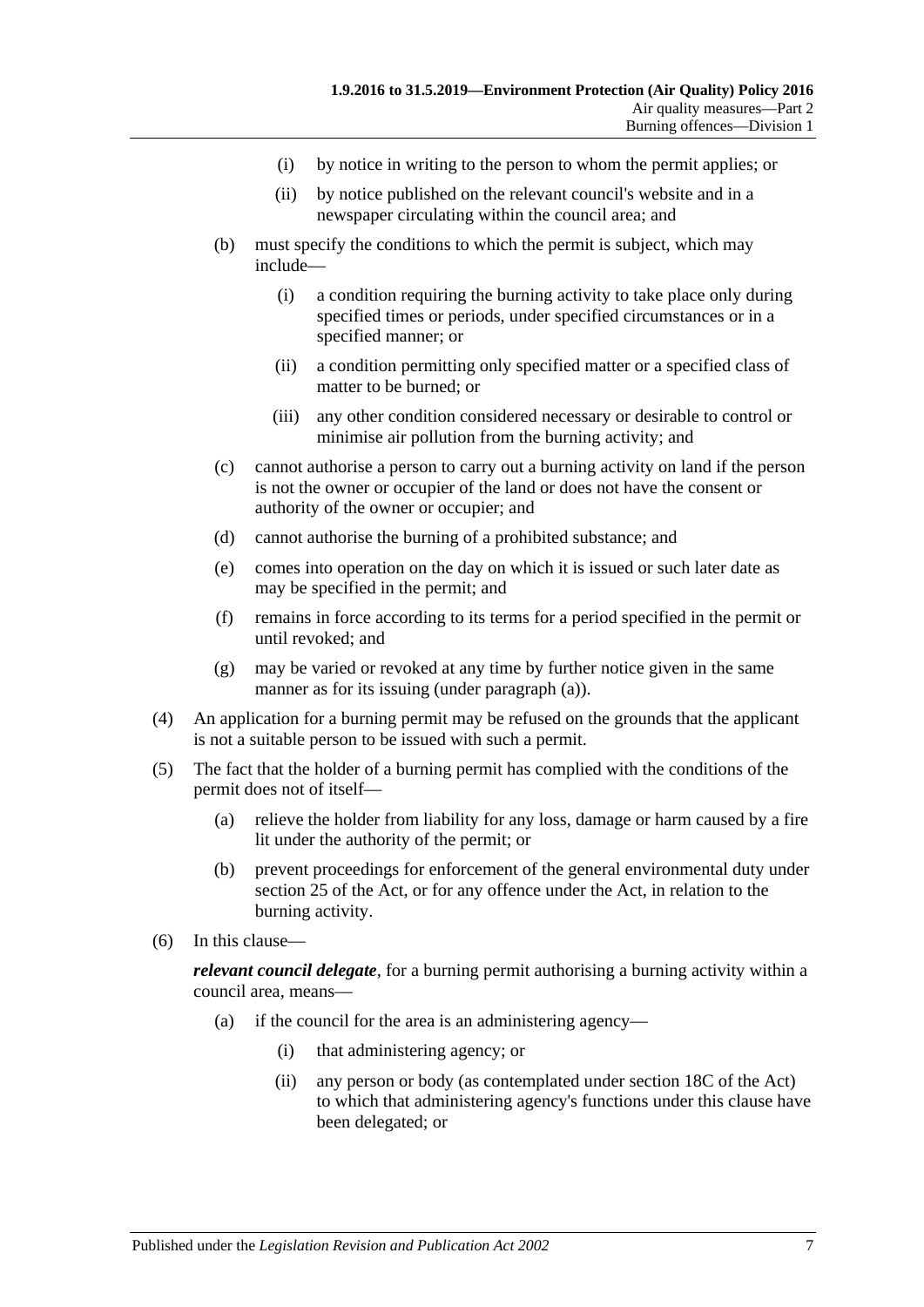(b) any council, officer of the council or other person or body (as contemplated under section 115 of the Act) to which the Authority's powers or functions under this clause have been delegated.

## <span id="page-7-5"></span><span id="page-7-0"></span>**7—Burning of prohibited substances**

(1) A person must not cause or permit the burning of a substance listed in [Schedule](#page-12-0) 1 (a *prohibited substance*) by fire, whether inside a building or in the open.

Mandatory provision: Category B offence.

(2) [Subclause](#page-7-5) (1) does not apply in relation to the burning of a prohibited substance by fire in accordance with an environmental authorisation.

## <span id="page-7-1"></span>**8—Environmental harm**

For the purposes of section  $5(1)(b)$  of the Act, the emission to the environment of ash or other residual matter caused by burning a prohibited substance by fire in contravention of [clause](#page-7-0) 7 is declared to constitute environmental harm.

## <span id="page-7-2"></span>**Division 2—Solid fuel heaters**

### <span id="page-7-6"></span><span id="page-7-3"></span>**9—Sale of solid fuel heaters**

- <span id="page-7-7"></span>(1) A person must not sell a solid fuel heater unless—
	- (a) the heater is marked as being compliant with AS/NZS 4012:2014 and AS/NZS 4013:2014; and
	- (b) a certificate of compliance exists in relation to the heater; and
	- (c) in the case of the sale to a person whose business includes the wholesale or retail sale of heaters, a copy of the certificate has been given to the purchaser.

Mandatory provision: Category B offence.

- (2) If the Authority is satisfied that an overseas standard applies to the solid fuel heater and contains measures that are equivalent to, or more stringent than, a standard referred to in [subclause](#page-7-6) (1), the Authority may determine that this clause applies as if a reference to that standard so referred to were a reference to the overseas standard.
- (3) This clause does not apply in relation to a solid fuel heater that is a fixture in premises that are being sold.

### <span id="page-7-4"></span>**10—Installation of solid fuel heaters**

(1) A person must not install a solid fuel heater unless the heater is marked as being compliant with AS/NZS 4012:2014 and AS/NZS 4013:2014.

Mandatory provision: Category B offence.

(2) A person must, when installing a solid fuel heater, comply with any mandatory measures of AS/NZS 2918:2001, AS/NZS 4012:2014 and AS/NZS 4013:2014 that apply in relation to the installation of solid fuel heaters of that kind.

Mandatory provision: Category B offence.

(3) A person must, when installing a solid fuel heater, have regard to any recommended measures of AS/NZS 2918:2001, AS/NZS 4012:2014 and AS/NZS 4013:2014 that apply in relation to the installation of solid fuel heaters of that kind.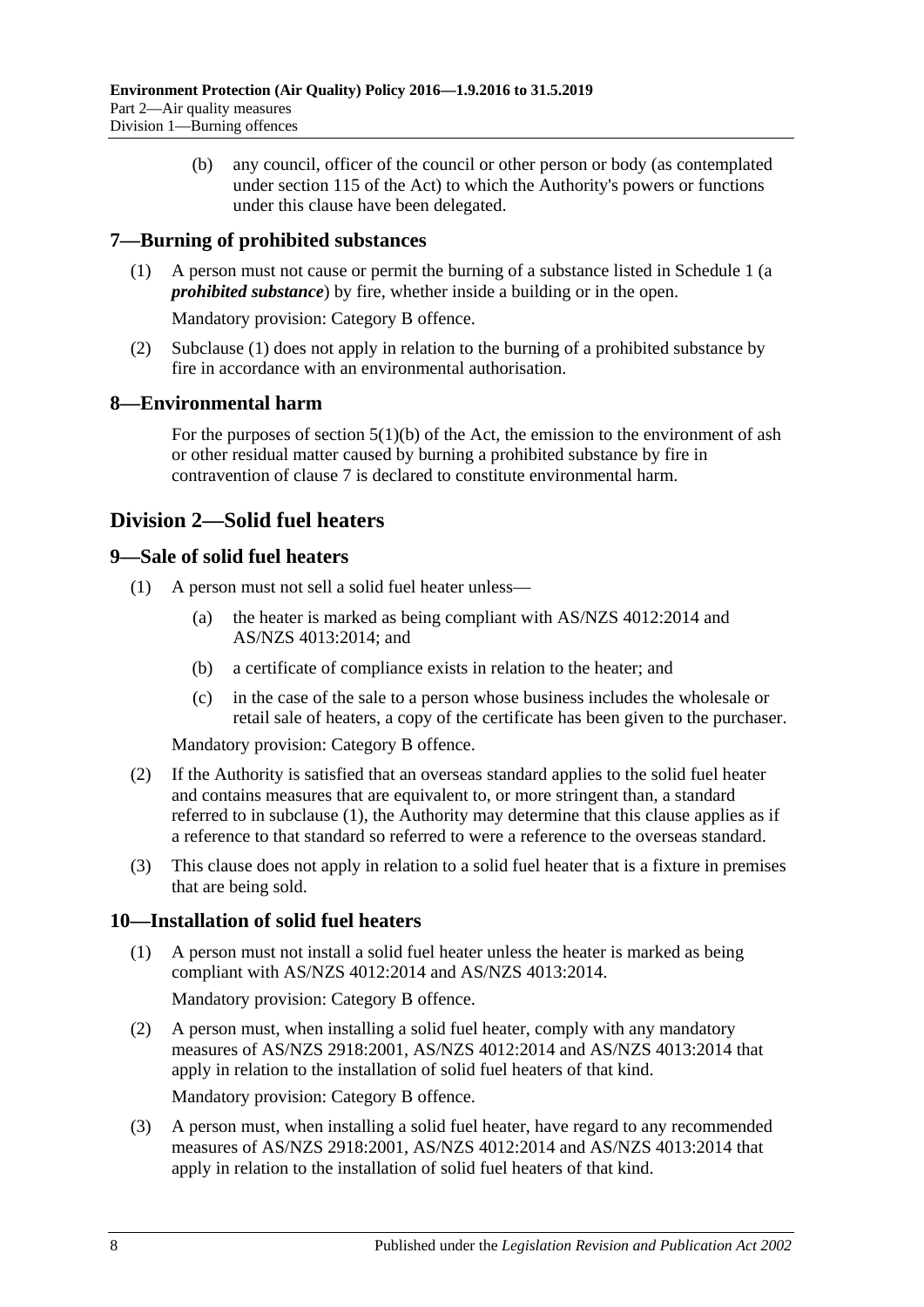(4) If the Authority is satisfied that an overseas standard applies to the solid fuel heater and contains measures that are equivalent to, or more stringent than, a standard referred to in a preceding provision in this clause, the Authority may determine that the provision applies as if a reference to that standard so referred to were a reference to the overseas standard.

## <span id="page-8-0"></span>**11—Interference with solid fuel heaters**

- (1) A person must not—
	- (a) alter, or cause or permit the alteration of, the structure, exhaust system or air inlet of a solid fuel heater in relation to which a certificate of compliance exists; or
	- (b) mark a heater, or cause or permit a heater to be marked, as being compliant with the solid fuel heater standards referred to in clause  $9(1)(a)$  if the heater is not of a model that is the subject of a certificate of compliance to that effect.

Mandatory provision: Category B offence.

(2) Nothing in this clause prevents a person from carrying out genuine repair work on a heater.

## <span id="page-8-3"></span><span id="page-8-1"></span>**12—Prevention of excessive smoke**

(1) The owner or occupier of premises at which a solid fuel heater is used must not cause or permit excessive smoke to be emitted to the air from the heater.

Mandatory provision: Category B offence.

(2) Without limiting the circumstances in which smoke may be taken to be excessive for the purposes of [subclause](#page-8-3) (1), smoke emitted to the air from a solid fuel heater will be taken to be excessive if a visible plume of smoke extends into the air from the flue or chimney of the heater for a continuous period of not less than 10 minutes, including a period of not less than 30 seconds when the plume extends into the air at least 10 metres from the point at which the smoke is emitted from the flue or chimney.

### <span id="page-8-5"></span><span id="page-8-2"></span>**13—Sale of green firewood etc**

(1) Subject to [subclause](#page-8-4) (2), a person must not cause or permit the sale of firewood or other solid fuel for use in a solid fuel heater if the moisture content of the firewood or other solid fuel exceeds 25% dry weight (when measured in accordance with AS/NZS 1080.1:2012).

Mandatory provision: Category B offence.

- <span id="page-8-4"></span>(2) [Subclause](#page-8-5) (1) does not apply to the sale of firewood or other solid fuel to a wholesaler or retailer of firewood or solid fuel.
- <span id="page-8-6"></span>(3) If a retailer stores firewood or other solid fuel with a moisture content exceeding 25% dry weight (when measured in accordance with AS/NZS 1080.1:2012) on retail premises, the firewood or other solid fuel must be kept in a separate area that is clearly marked by a sign stating that the firewood or other solid fuel in that area is not available for retail sale.

Mandatory provision: Category B offence.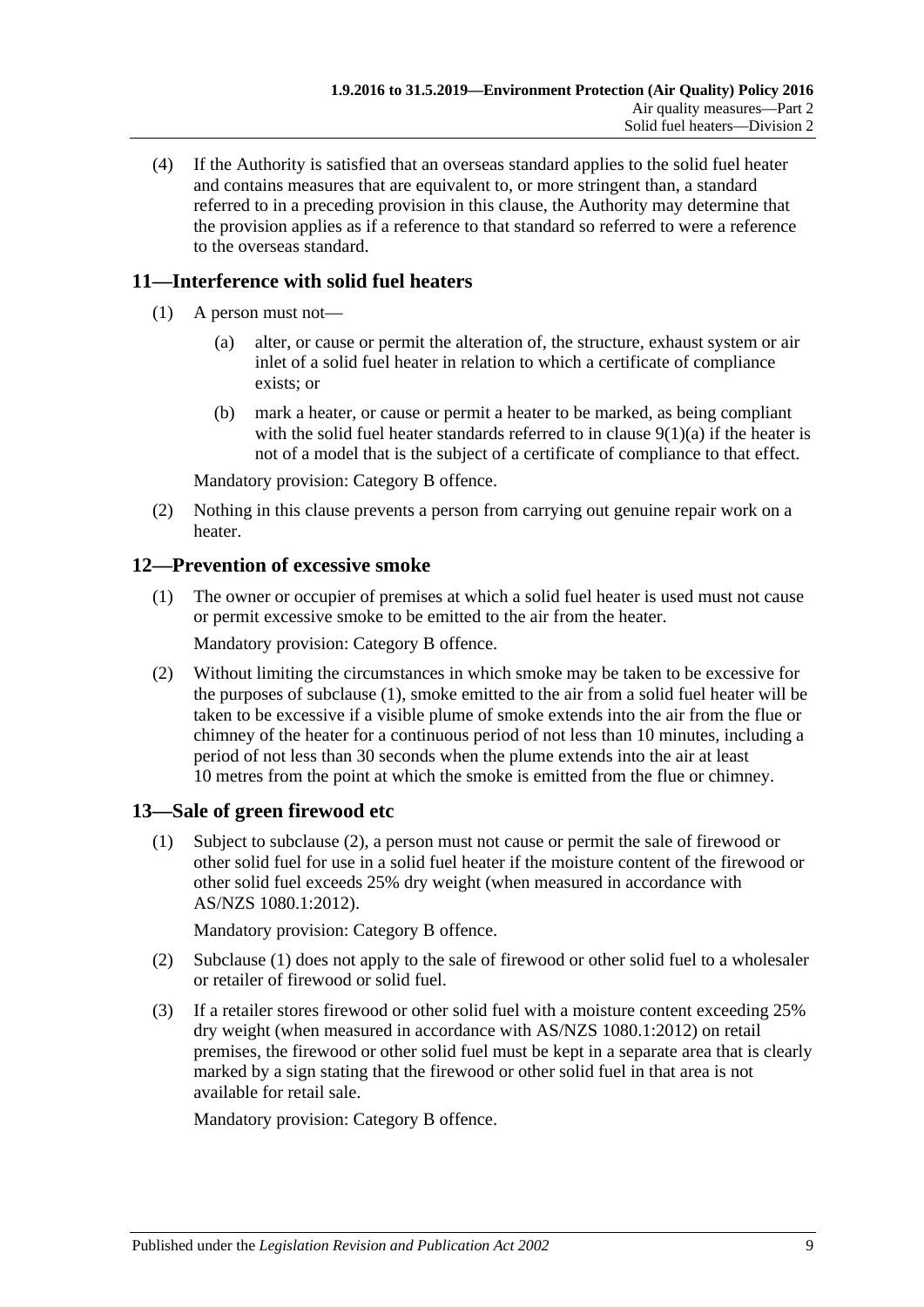- (4) A retailer commits an offence against [subclause](#page-8-5) (1) or [\(3\)](#page-8-6) if a selection of 10 or more pieces of the wood or other solid fuel available for retail sale on the retailer's premises exceeds 25% dry weight (when measured in accordance with AS/NZS 1080.1:2012).
- (5) In this clause—

*retail premises*, in relation to firewood or other solid fuel, includes any place or vehicle occupied by the retailer for the purpose of selling the firewood or solid fuel.

## <span id="page-9-0"></span>**Division 3—Localised air quality objectives**

## <span id="page-9-2"></span><span id="page-9-1"></span>**14—Localised air quality objectives**

- (1) The Authority may, by amendment of this policy under [clause](#page-10-4) 17, declare that localised air quality objectives apply within a designated area of the State.
- (2) A declaration under [subclause](#page-9-2) (1)—
	- (a) must specify—
		- (i) the designated area, by map or description (or both); and
		- (ii) the air quality objectives sought to be achieved by the declaration; and
		- (iii) the class of persons to which the declaration applies; and
	- (b) may specify—
		- (i) measures for achieving the air quality objectives, including—
			- (A) mandatory or recommended measures regarding emission concentrations for particular pollutants; and
			- (B) any other mandatory or recommended measures; or
		- (ii) the testing, monitoring or modelling methodology to be used in determining compliance with the measures.
- (3) A person to whom a declaration under [subclause](#page-9-2) (1) applies must comply with any mandatory measures specified in the declaration.

Mandatory provision: Category B offence.

- (4) A person to whom a declaration under [subclause](#page-9-2) (1) applies must have regard to any recommended measures specified in the declaration.
- (5) If another provision of this policy is inconsistent with a declaration under [subclause](#page-9-2) (1), the former will not apply to the extent of the inconsistency.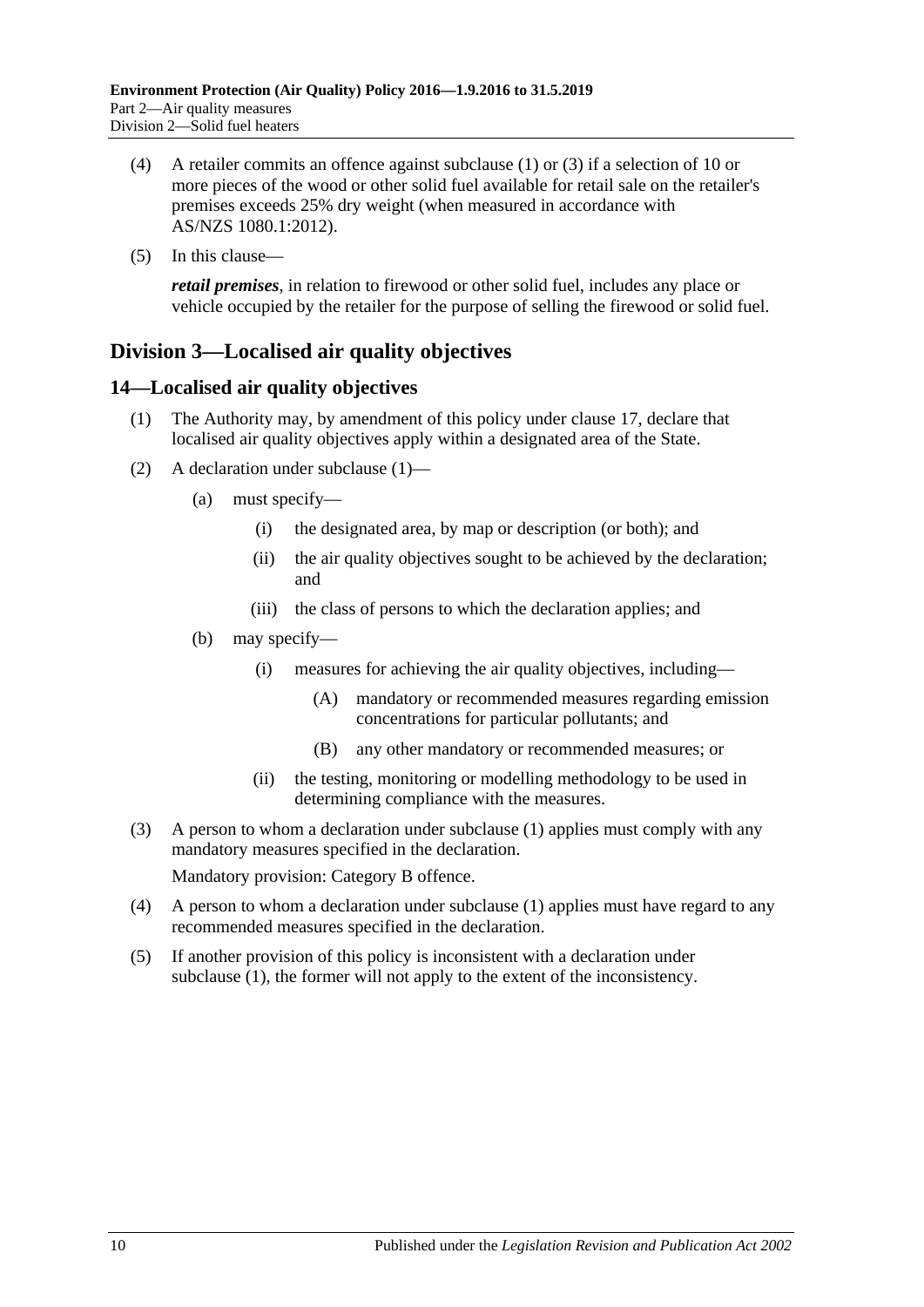## <span id="page-10-0"></span>**Division 4—Miscellaneous**

## <span id="page-10-1"></span>**15—Taking reasonable and practicable measures to avoid emissions from premises**

- (1) The occupier of premises (other than domestic premises) must ensure that the emission of pollutants to air from the premises is not caused through any failure to take reasonable and practicable measures—
	- (a) to maintain fuel-burning equipment, control equipment or any other plant or equipment in an efficient condition; or
	- (b) to operate fuel-burning equipment, control equipment or any other plant or equipment in a proper and efficient manner; or
	- (c) to carry out maintenance of fuel-burning equipment, control equipment or any other plant or equipment in a proper and efficient manner; or
	- (d) to process, handle, move or store goods or materials in or on the premises in a proper and efficient manner.

Mandatory provision: Category B offence.

(2) In this clause—

*control equipment* means any device that controls, limits, measures, records or indicates air pollution;

*fuel-burning equipment* means any machine, engine, apparatus or structure in which, or in the operation of which, combustible material is burned, but does not include a motor vehicle.

### <span id="page-10-5"></span><span id="page-10-2"></span>**16—Testing points**

- (1) The Authority or another administering agency may, by notice in writing to the occupier of premises (other than domestic premises) at which an activity is carried on that causes the emission of pollutants to the air, fix a suitable testing point at the premises to enable the Authority or another administering agency to evaluate the emissions from the premises.
- (2) An occupier to whom a notice has been given under [subclause](#page-10-5) (1) must ensure that the testing point is, at all times, in a suitable condition and available for testing on request by an authorised officer.

Mandatory provision: Category B offence.

## <span id="page-10-3"></span>**Part 3—Matters relating to Part 5 of Act**

### <span id="page-10-4"></span>**17—Amendment of policy by Gazette notice under section 32 of Act**

- <span id="page-10-6"></span>(1) Pursuant to section  $32(1)(c)$  of the Act, this policy may be amended by the Minister, by notice in the Gazette—
	- (a) so as to modify the definition of *prescribed burning code of practice* for the purposes of [clause](#page-4-2) 5; or
	- (b) so as to modify the references to the moisture content of firewood or other solid fuel in [clause](#page-8-2) 13 from "25%" to a lower percentage; or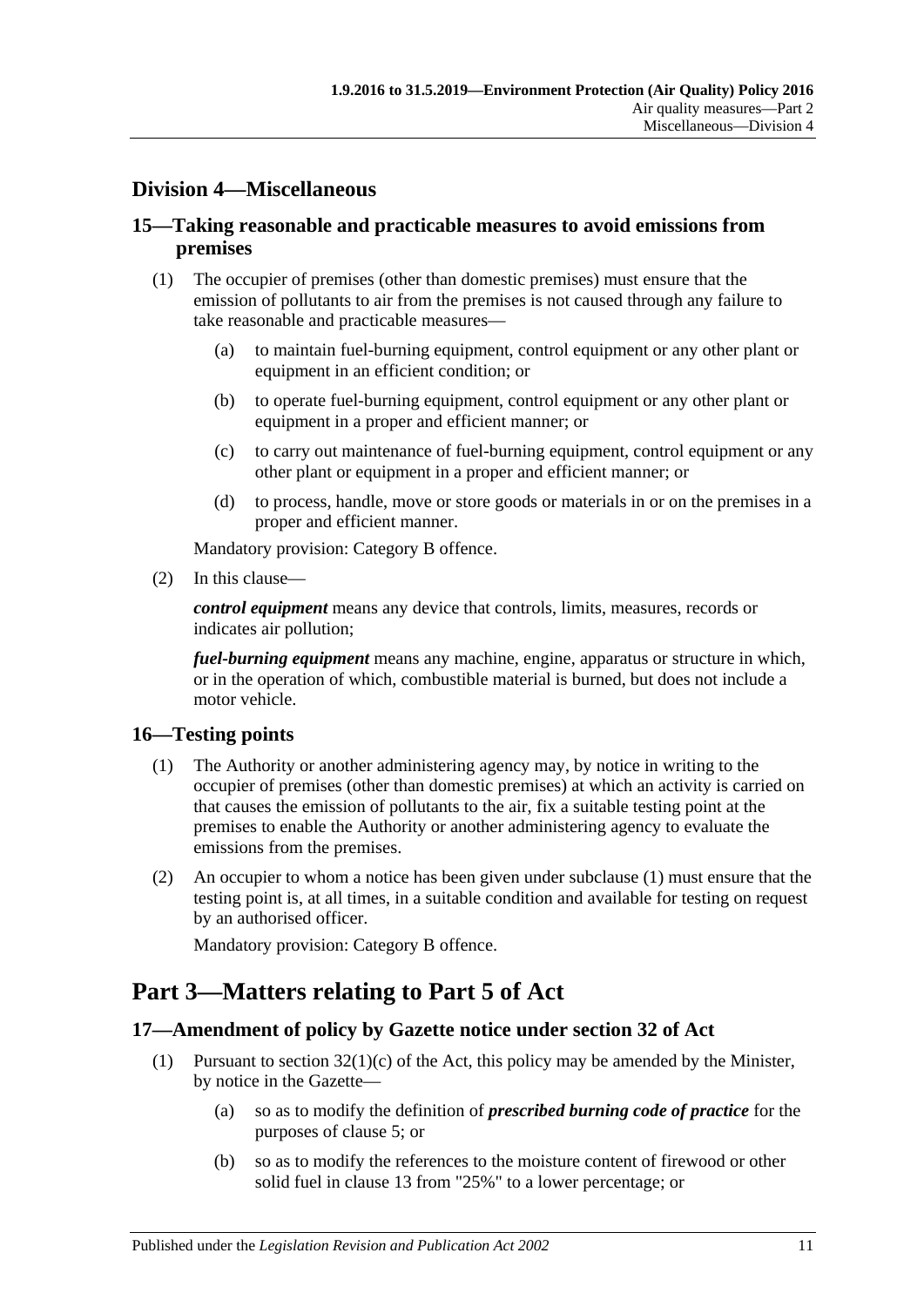- <span id="page-11-2"></span>(c) so as to declare, for the purposes of [clause](#page-9-1) 14, that localised air quality objectives apply within a designated area of the State;
- (d) so as to modify any Schedule in this policy (other than [Schedule](#page-22-0) 5); or
- (e) as a consequence of—
	- (i) an amendment to the Act, the making, variation or revocation of regulations under the Act or the making, amendment or revocation of another environment protection policy; or
	- (ii) the amendment, revocation or substitution of another Act, or a code, standard, guidelines or other document, referred to in the policy; or
- (f) so as to make any other amendments (including amendment of [Part](#page-1-0) 1) as a consequence of an amendment referred to in a preceding subparagraph.
- (2) An amendment is to be in the form of a textual amendment and, as such, a provision may be deleted from, substituted in or inserted into the policy and material may be deleted from, substituted in or inserted into a provision of the policy.
- (3) The Authority cannot make a recommendation to the Minister for an amendment referred to in this clause unless—
	- (a) the proposal has been reduced to writing, clearly setting out the purpose and likely impact of and reasons for the proposed amendment; and
	- (b) in addition, in the case of an amendment under [subclause](#page-10-6)  $(1)(b)$ or [\(c\)—](#page-11-2)consultation has been undertaken as follows:
		- (i) relevant organisations and industries and the community likely to be affected by the proposed amendment have been consulted;
		- (ii) the views expressed by those consulted have been considered by the Authority and communicated to the Minister.

## <span id="page-11-0"></span>**Part 4—Matters relating to Part 6 of Act**

### <span id="page-11-1"></span>**18—Matters relating to Part 6 of Act**

- <span id="page-11-4"></span><span id="page-11-3"></span>(1) In determining any matters under Part 6 of the Act in relation to an activity (including a related development), the Authority must take into account the following matters (to the extent to which they are relevant):
	- (a) *ground level concentrations*—whether the activity has resulted, or may result, in the concentration of a pollutant specified in column 1 of the table in [Schedule](#page-13-2) 2 clause 2 exceeding the maximum concentrations specified in column 4 or 5 for that pollutant over the averaging time specified in column 3 for that pollutant (based on evaluations at ground level using a prescribed testing, assessment, monitoring or modelling methodology for the pollutant and activity);
	- (b) *odour levels*—whether the activity has resulted, or may result, in the number of odour units specified in column 2 of the table in [Schedule](#page-20-0) 3 being exceeded for the number of persons specified in column 1 over a 3 minute averaging time 99.9% of the time (based on evaluations at ground level using a prescribed testing, assessment, monitoring or modelling methodology for the pollutant and activity);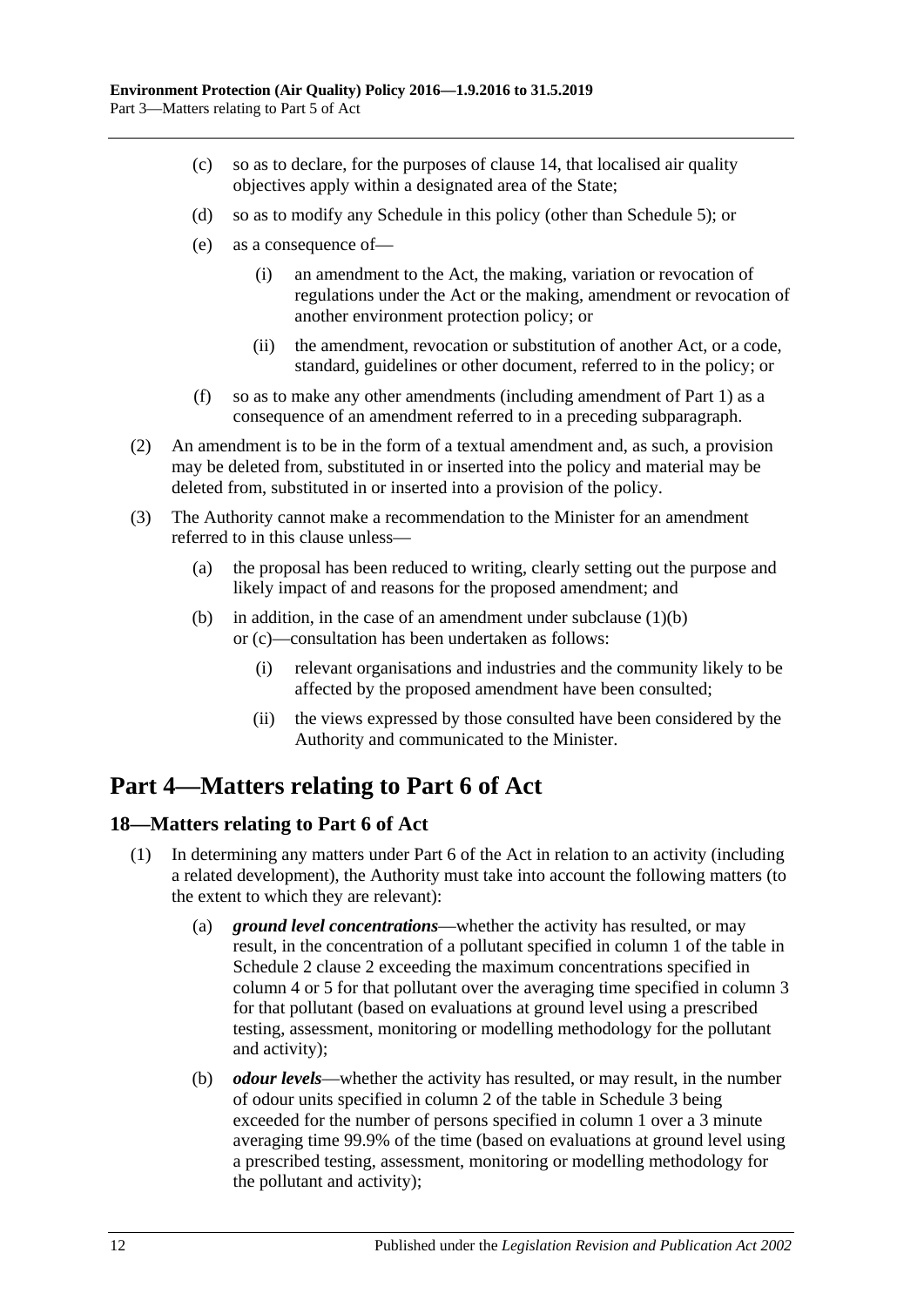- <span id="page-12-1"></span>(c) *stack emissions*—if the Authority is satisfied that it is not reasonably practicable or feasible to make evaluations in relation to the activity under [paragraph](#page-11-3) (a) or [\(b\)—](#page-11-4)whether the activity (being an activity specified in column 2 of the table in [Schedule](#page-20-1) 4) has resulted, or may result, in the emission to air of a pollutant specified in column 1 of the table in [Schedule](#page-20-1) 4—
	- (i) at a level exceeding that specified for the pollutant in column 3; or
	- (ii) in contravention of a requirement (if any) specified for the pollutant in column 4,

(based on evaluations at the stack using a prescribed testing, assessment, monitoring or modelling methodology for the pollutant and activity);

- (d) *evaluation distances*—whether the assessment requirements set out in the document entitled *Evaluation Distances for Effective Air Quality and Noise Management 2016* prepared by the Authority give rise to requirements for separation distances between the activity and other premises;
- (e) *localised air quality objectives*—any localised air quality objectives (within the meaning of [clause](#page-9-1) 14) that apply in relation to the activity;
- (f) *any other kind of air pollution*—whether the activity has resulted or may result in the pollution of the air in any other manner;
- (g) *requirements to be imposed on all relevant persons*—the requirements that should, in the event of an environmental authorisation being granted, be imposed on all relevant persons for the purposes of preventing or minimising the pollution of the air or its harmful effects.
- (2) In this clause—

*prescribed testing, assessment, monitoring or modelling methodology*, for a pollutant or activity, means—

- (a) a testing, assessment, monitoring or modelling methodology set out for the pollutant or activity in—
	- (i) *Ambient Air Quality Assessment 2016* prepared by the Authority; or
	- (ii) *Emission Testing Methodology for Air Pollution 2012* prepared by the Authority; or
- (b) some other testing, assessment, monitoring or modelling methodology approved by the Authority for the pollutant or activity.

## <span id="page-12-0"></span>**Schedule 1—Prohibited substances**

A listed waste (ie waste of a kind specified in Schedule 1 Part B of the Act)

Copper chromium arsenate or other timber preservation chemicals

Plastics

Tyre waste

A substance or material containing, or contaminated with, any substance listed above.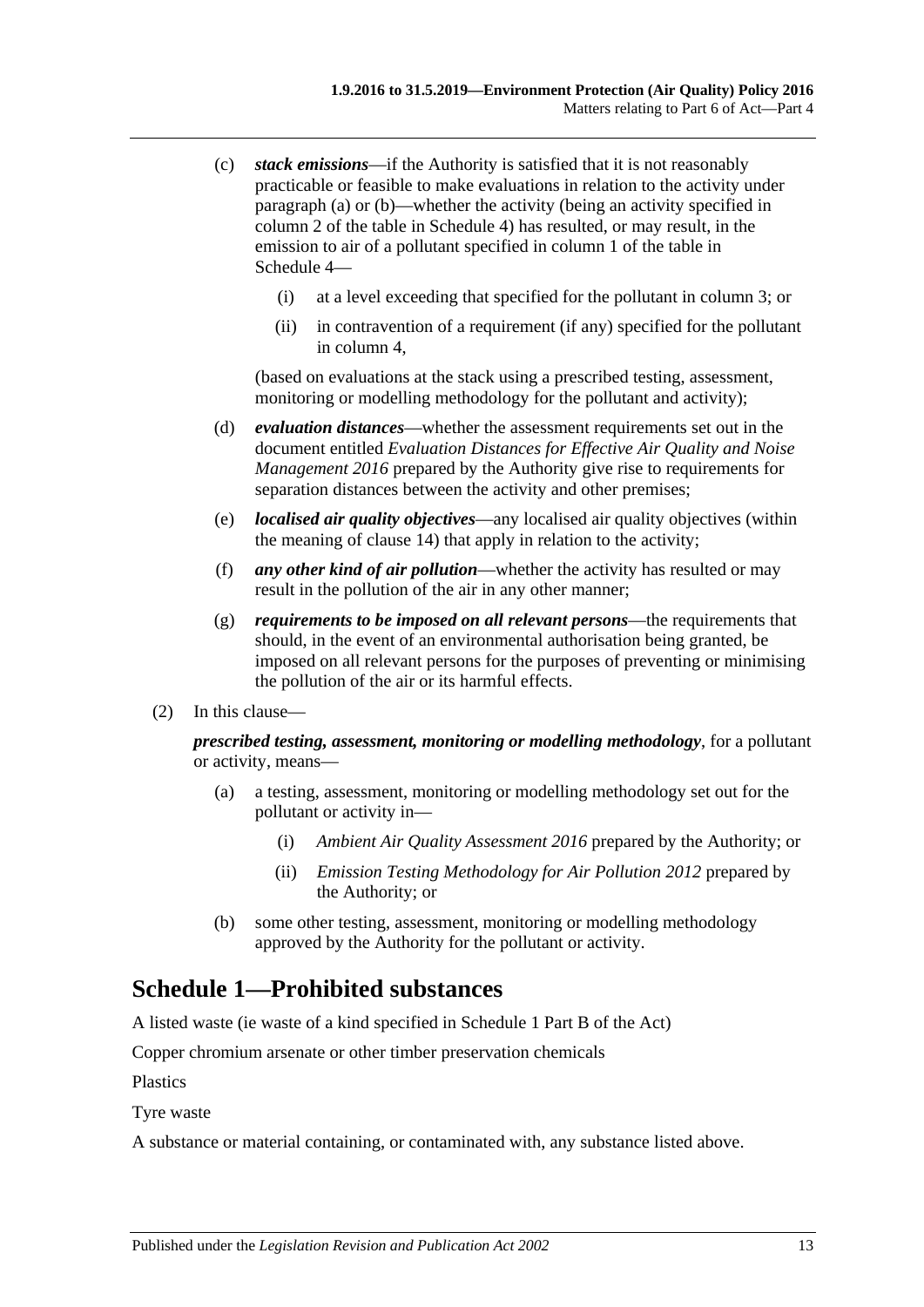## <span id="page-13-0"></span>**Schedule 2—Ground level concentrations (clause [18\(1\)\(a\)\)](#page-11-3)**

#### <span id="page-13-1"></span>**1—Interpretation**

(1) In this Schedule—

*IARC* means the International Agency for Research on Cancer;

*USEPA* means the United States Environmental Protection Agency.

(2) A reference to a classification specified in column 2 of the table in [clause](#page-13-2) 2 followed by "(IARC)" or "(USEPA)" is a reference to that classification as determined by IARC or USEPA (as the case may be).

#### <span id="page-13-2"></span>**2—Ground level concentrations**

| <b>Pollutant</b>                                      | <b>Classification</b>            | <b>Averaging</b><br>time | <b>Maximum</b><br>concentration<br>$(mg/m3$ unless<br>otherwise<br>specified) | <b>Maximum</b><br>concentration<br>(ppm) |  |
|-------------------------------------------------------|----------------------------------|--------------------------|-------------------------------------------------------------------------------|------------------------------------------|--|
| Acetaldehyde                                          | Odour                            | 3 minutes                | 0.083                                                                         | 0.042                                    |  |
|                                                       | Toxicity                         | 3 minutes                | 6.44                                                                          | 3.2                                      |  |
| Acetic acid                                           | Odour                            | 3 minutes                | 0.55                                                                          | 0.20                                     |  |
|                                                       | Toxicity                         | 3 minutes                | 0.9                                                                           | 0.32                                     |  |
| Acetone                                               | Toxicity                         | 3 minutes                | 44                                                                            | 16.7                                     |  |
| Acrolein                                              | extremely toxic<br>(USEPA)       | 3 minutes                | 0.00084                                                                       | 0.00033                                  |  |
| Acrylic acid                                          | Toxicity                         | 3 minutes                | 0.22                                                                          | 0.067                                    |  |
| Acrylonitrile                                         | Group 2B<br>carcinogen<br>(IARC) | 3 minutes                | 0.015                                                                         | 0.0067                                   |  |
| Alpha chlorinated<br>toluenes and benzoyl<br>chloride | Group 2A<br>carcinogen<br>(IARC) | 3 minutes                | 0.019                                                                         | 0.0033                                   |  |
| Ammonia                                               | Toxicity                         | 3 minutes                | 0.66                                                                          | 0.83                                     |  |
| Aniline                                               | Toxicity                         | 3 minutes                | 0.27                                                                          | 0.067                                    |  |
| Antimony and<br>compounds                             | Toxicity                         | 3 minutes                | 0.019                                                                         |                                          |  |
| Arsenic and compounds                                 | Group 1<br>carcinogen<br>(IARC)  | 3 minutes                | 0.00019                                                                       |                                          |  |
| Asbestos                                              | Group 1<br>carcinogen<br>(IARC)  | 3 minutes                | 0.33 fibres/litre                                                             |                                          |  |
| Asphalt (petroleum)<br>fumes                          | Toxicity                         | 3 minutes                | 0.19                                                                          |                                          |  |
| Barium (soluble<br>compound)                          | Toxicity                         | 3 minutes                | 0.019                                                                         |                                          |  |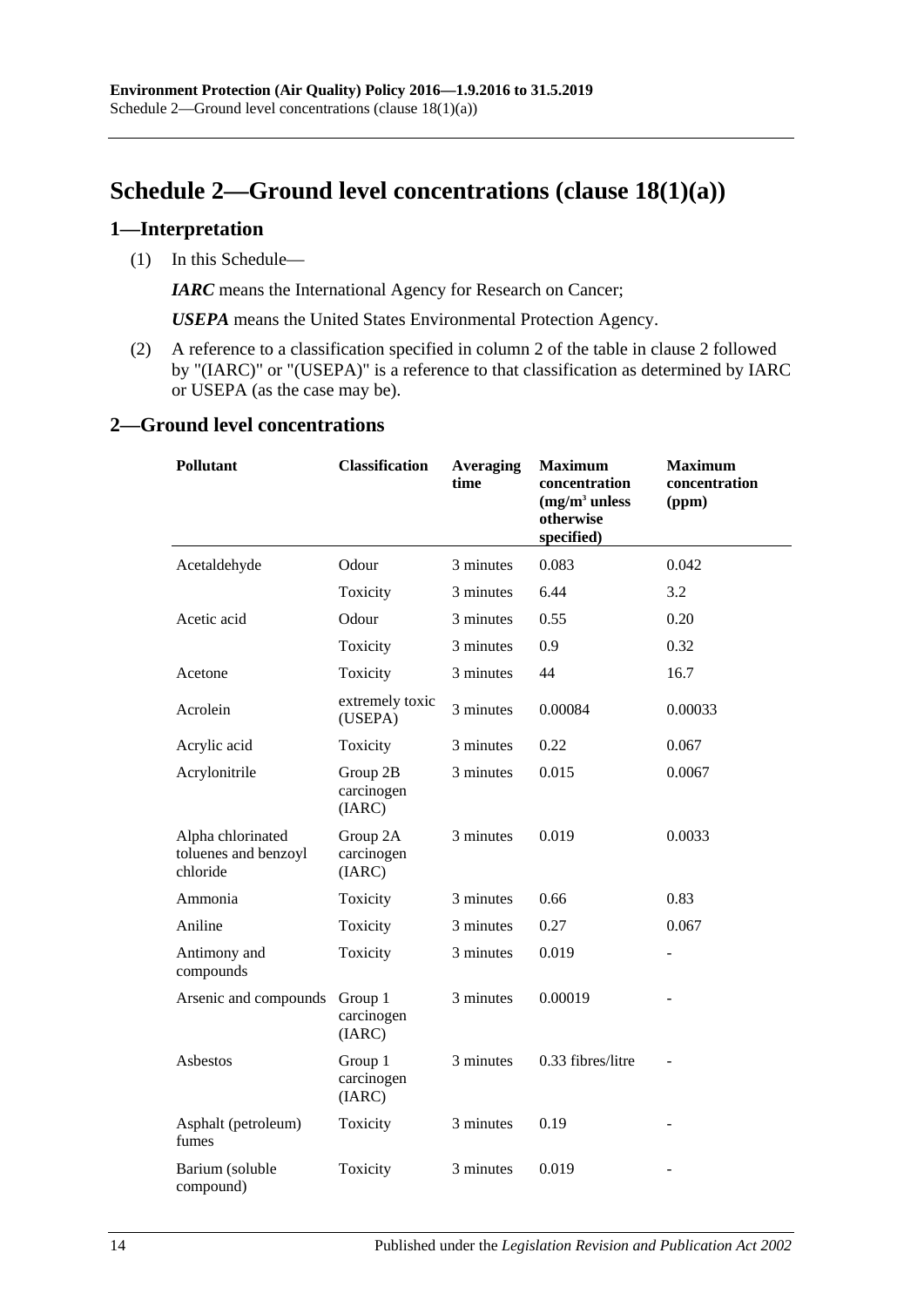| <b>Pollutant</b>                                                          | <b>Classification</b>                        | <b>Averaging</b><br>time | <b>Maximum</b><br>concentration<br>$(mg/m3$ unless<br>otherwise<br>specified) | <b>Maximum</b><br>concentration<br>(ppm) |
|---------------------------------------------------------------------------|----------------------------------------------|--------------------------|-------------------------------------------------------------------------------|------------------------------------------|
| Benzene                                                                   | Group 1<br>carcinogen<br>(IARC)              | 3 minutes                | 0.058                                                                         | 0.017                                    |
|                                                                           |                                              | 12 months                | 0.01                                                                          | 0.003                                    |
| Benzo $(a)$ pyrene as a<br>marker for polycyclic<br>aromatic hydrocarbons | Group 1<br>carcinogen<br>(IARC)              | 3 minutes                | 0.0008                                                                        |                                          |
|                                                                           |                                              | 12 months                | $0.3$ nanogram/m <sup>3</sup>                                                 |                                          |
| Beryllium and<br>beryllium compounds                                      | Group 1<br>carcinogen<br>(IARC)              | 3 minutes                | 0.000008                                                                      |                                          |
| Biphenyl                                                                  | Toxicity                                     | 3 minutes                | 0.047                                                                         | 0.0067                                   |
| Bromochloromethane                                                        | Toxicity                                     | 3 minutes                | 38                                                                            | 6.7                                      |
| <b>Bromoform</b><br>(tribromomethane)                                     | Toxicity                                     | 3 minutes                | 0.19                                                                          | 0.017                                    |
| Bromotrifluoromethane                                                     | Toxicity                                     | 3 minutes                | 222                                                                           | 33                                       |
| 1,3-butadiene                                                             | Group 1<br>carcinogen<br>(IARC)              | 3 minutes                | 0.08                                                                          | 0.033                                    |
| n-Butanol                                                                 | Odour                                        | 3 minutes                | 0.98                                                                          | 0.3                                      |
|                                                                           | Toxicity                                     | 3 minutes                | 5.57                                                                          | 1.7                                      |
| n-Butyl acetate                                                           | Odour                                        | 3 minutes                | 2.02                                                                          | 0.39                                     |
|                                                                           | Toxicity                                     | 3 minutes                | 26                                                                            | 5.0                                      |
| Butyl acrylate                                                            | Odour                                        | 3 minutes                | 0.2                                                                           | 0.035                                    |
| Butyl mercaptan                                                           | Odour                                        | 3 minutes                | 0.013                                                                         | 0.004                                    |
|                                                                           | Toxicity                                     | 3 minutes                | 0.066                                                                         | 0.017                                    |
| Cadmium and cadmium<br>compounds                                          | Toxicity;<br>Group 1<br>carcinogen<br>(IARC) | 3 minutes                | 0.000036                                                                      |                                          |
| Carbon black                                                              | Toxicity                                     | 3 minutes                | 0.11                                                                          | -                                        |
| Carbon disulphide                                                         | Odour                                        | 3 minutes                | 0.14                                                                          | 0.042                                    |
|                                                                           | Toxicity                                     | 3 minutes                | 1.02                                                                          | 0.32                                     |
| Carbon monoxide                                                           | Toxicity                                     | 1 hour                   | 31.24                                                                         | 25                                       |
|                                                                           |                                              | 8 hours                  | 11.25                                                                         | 9.0                                      |
| Carbon tetrachloride<br>(tetrachloromethane)                              | Toxicity                                     | 3 minutes                | 0.023                                                                         | 0.0033                                   |
| Chlorine                                                                  | Toxicity                                     | 3 minutes                | 0.11                                                                          | 0.033                                    |
| Chlorine dioxide                                                          | Toxicity                                     | 3 minutes                | 0.01                                                                          | 0.0033                                   |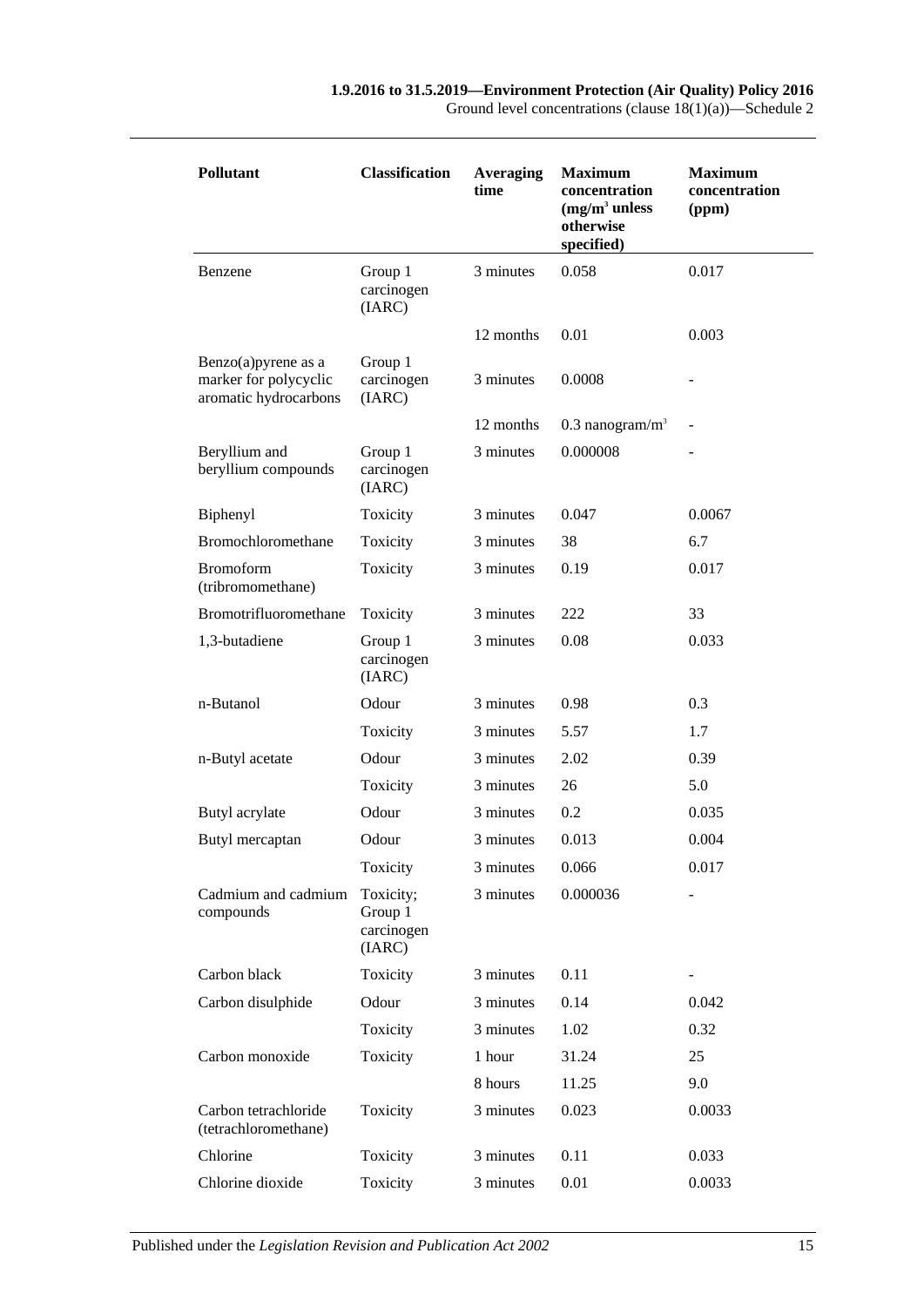#### **Environment Protection (Air Quality) Policy 2016—1.9.2016 to 31.5.2019**

Schedule 2—Ground level concentrations (clause 18(1)(a))

| <b>Pollutant</b>                            | <b>Classification</b>                                   | <b>Averaging</b><br>time | <b>Maximum</b><br>concentration<br>$(mg/m3$ unless<br>otherwise<br>specified) | <b>Maximum</b><br>concentration<br>(ppm) |
|---------------------------------------------|---------------------------------------------------------|--------------------------|-------------------------------------------------------------------------------|------------------------------------------|
| Chlorobenzene                               | Odour                                                   | 3 minutes                | 0.22                                                                          | 0.042                                    |
|                                             | Toxicity                                                | 3 minutes                | 1.64                                                                          | 0.32                                     |
| Chloroform<br>(trichloromethane)            | Toxicity                                                | 3 minutes                | 1.75                                                                          | 0.33                                     |
| Chloromethane (methyl<br>chloride)          | Toxicity                                                | 3 minutes                | 3.7                                                                           | 1.7                                      |
| Chromium (III)<br>compounds                 | Toxicity                                                | 3 minutes                | 0.019                                                                         |                                          |
| Chromium VI<br>compounds                    | Group 1<br>carcinogen<br>(IARC)                         | 3 minutes                | 0.00019                                                                       |                                          |
| Copper dusts and mists                      | Toxicity                                                | 3 minutes                | 0.036                                                                         |                                          |
| Copper fume                                 | Toxicity                                                | 3 minutes                | 0.0073                                                                        |                                          |
| Cotton dust (raw)                           | Toxicity                                                | 3 minutes                | 0.0073                                                                        |                                          |
| Crotonaldehyde                              | Toxicity                                                | 3 minutes                | 0.22                                                                          | 0.067                                    |
| Cumene (isopropyl<br>benzene)               | Odour                                                   | 3 minutes                | 0.043                                                                         | 0.008                                    |
|                                             | Toxicity                                                | 3 minutes                | 8.8                                                                           | 1.6                                      |
| Cyclohexane                                 | Toxicity                                                | 3 minutes                | 38.2                                                                          | 10                                       |
| Cyclohexanol                                | Toxicity                                                | 3 minutes                | 7.5                                                                           | 1.7                                      |
| Cylohexanone                                | Odour                                                   | 3 minutes                | 0.53                                                                          | 0.12                                     |
|                                             | Toxicity                                                | 3 minutes                | 3.5                                                                           | 0.82                                     |
| Cynanide (as CN)                            | Toxicity                                                | 3 minutes                | 0.19                                                                          |                                          |
| Diacetone alcohol                           | Odour                                                   | 3 minutes                | 1.42                                                                          | 0.28                                     |
| o-Dichlorobenzene                           | Toxicity                                                | 3 minutes                | 10.9                                                                          | 1.7                                      |
| 1,2-dichloroethane<br>(ethylene dichloride) | Mutagen<br>(USEPA);<br>Group 2B<br>carcinogen<br>(IARC) | 3 minutes                | 0.14                                                                          | 0.033                                    |
| 1,2-Dichloroethylene                        | Toxicity                                                | 3 minutes                | 28.7                                                                          | 6.7                                      |
| Dichlorvos                                  | Toxicity                                                | 3 minutes                | 0.036                                                                         | 0.0033                                   |
| Diethylamine                                | Odour                                                   | 3 minutes                | 0.07                                                                          | 0.02                                     |
|                                             | Toxicity                                                | 3 minutes                | 1.06                                                                          | 0.32                                     |
| Dimethylamine                               | Odour                                                   | 3 minutes                | 0.019                                                                         | 0.0094                                   |
|                                             | Toxicity                                                | 3 minutes                | 0.64                                                                          | 0.32                                     |
| Dinitrobenzene (all<br>isomers)             | Toxicity                                                | 3 minutes                | 0.036                                                                         | 0.005                                    |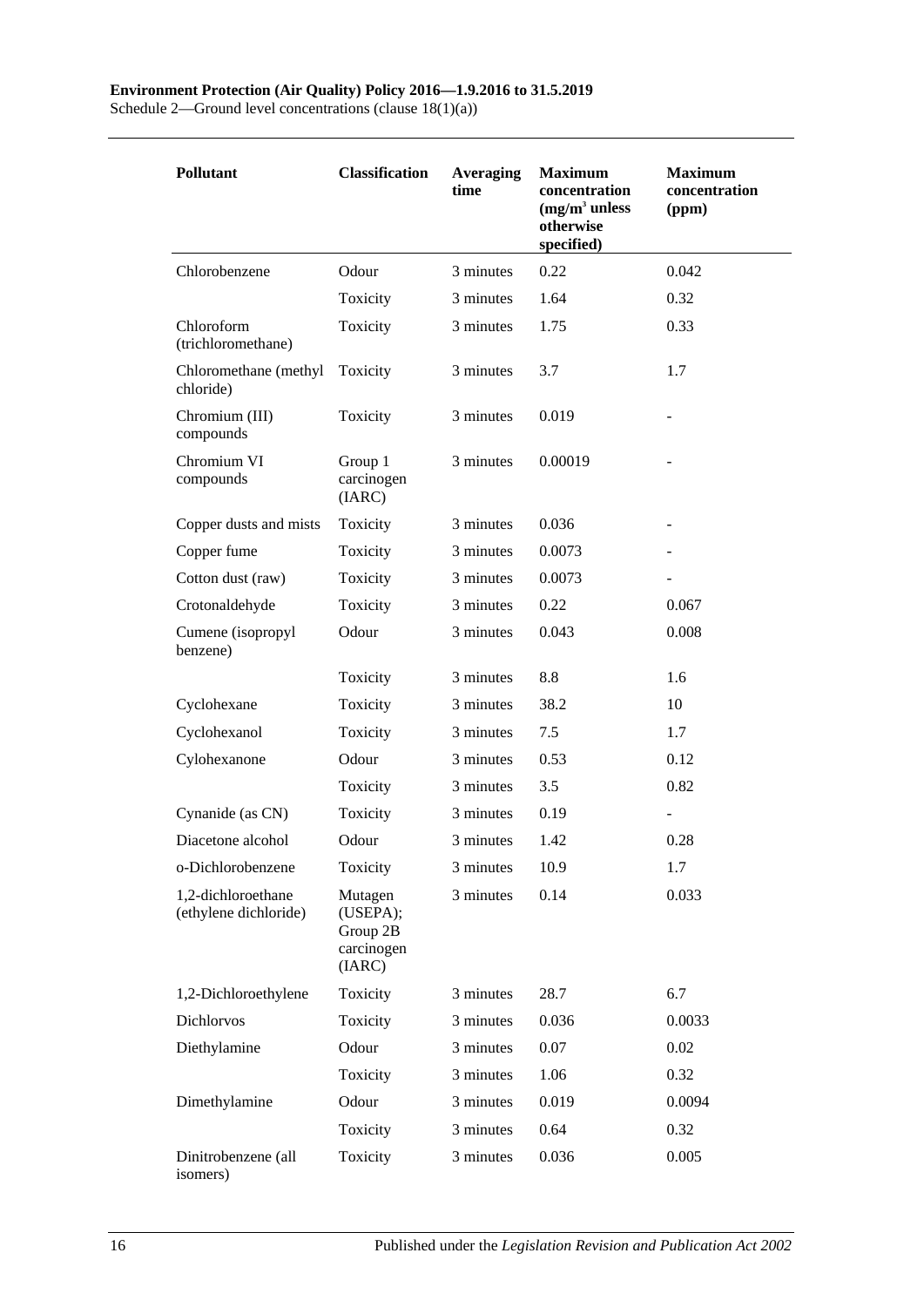| <b>Pollutant</b>                 | <b>Classification</b>                     | <b>Averaging</b><br>time | <b>Maximum</b><br>concentration<br>$(mg/m3$ unless<br>otherwise<br>specified) | <b>Maximum</b><br>concentration<br>(ppm) |
|----------------------------------|-------------------------------------------|--------------------------|-------------------------------------------------------------------------------|------------------------------------------|
| Dinitrotoluene                   | Toxicity                                  | 3 minutes                | 0.06                                                                          |                                          |
| Diphenyl ether                   | Odour                                     | 3 minutes                | 0.15                                                                          | 0.02                                     |
| Epichlorohydrin                  | Group 2A<br>carcinogen<br>(IARC)          | 3 minutes                | 0.027                                                                         | 0.0067                                   |
| Ethanol                          | Odour                                     | 3 minutes                | 4.1                                                                           | 2.0                                      |
|                                  | Toxicity                                  | 3 minutes                | 68.4                                                                          | 33.3                                     |
| Ethanolamine                     | Toxicity                                  | 3 minutes                | 0.27                                                                          | 0.1                                      |
| Ethyl acetate                    | Odour                                     | 3 minutes                | 24.1                                                                          | 6.3                                      |
|                                  | Toxicity                                  | 3 minutes                | 25.76                                                                         | 6.6                                      |
| Ethyl acrylate                   | Odour                                     | 3 minutes                | 0.0009                                                                        | 0.0002                                   |
|                                  | Toxicity                                  | 3 minutes                | 0.72                                                                          | 0.16                                     |
| Ethylbenzene                     | Toxicity                                  | 3 minutes                | 15.8                                                                          | 3.3                                      |
| Ethyl butyl ketone               | Toxicity                                  | 3 minutes                | 8.4                                                                           | 1.7                                      |
| Ethyl chloride<br>(chloroethane) | Toxicity                                  | 3 minutes                | 94.5                                                                          | 33.3                                     |
| Ethylene glycol<br>(vapour)      | Toxicity                                  | 3 minutes                | 2.2                                                                           |                                          |
| Ethylene oxide                   | Group 1<br>carcinogen<br>(IARC)           | 3 minutes                | 0.0066                                                                        | 0.0033                                   |
| Fluoride                         | Bioaccumulatio<br>n                       | 24 hours                 | 0.003                                                                         | 0.0034                                   |
|                                  |                                           | 7 days                   | 0.002                                                                         | 0.002                                    |
|                                  |                                           | 90 days                  | 0.001                                                                         | 0.00059                                  |
| Fluorine                         | Toxicity                                  | 3 minutes                | 0.058                                                                         | 0.033                                    |
| Formaldehyde                     | Toxicity; Group<br>1 carcinogen<br>(IARC) | 3 minutes                | 0.044                                                                         | 0.033                                    |
|                                  |                                           | 24 hours                 | 0.054                                                                         | 0.04                                     |
| n-Hexane                         | Toxicity                                  | 3 minutes                | 6.4                                                                           | 1.7                                      |
| 2-Hexanone                       | Toxicity                                  | 3 minutes                | 3.6                                                                           | 0.83                                     |
| Hydrogen chloride                | Toxicity                                  | 3 minutes                | 0.27                                                                          | 0.17                                     |
| Hydrogen cyanide                 | extremely toxic<br>(USEPA)                | 3 minutes                | 0.404                                                                         | 0.33                                     |
| Hydrogen sulphide                | Odour                                     | 3 minutes                | 0.00015                                                                       | 0.0001                                   |
|                                  | Toxicity                                  | 3 minutes                | 0.51                                                                          | 0.32                                     |
| Iron oxide fume                  | Toxicity                                  | 3 minutes                | 0.19                                                                          |                                          |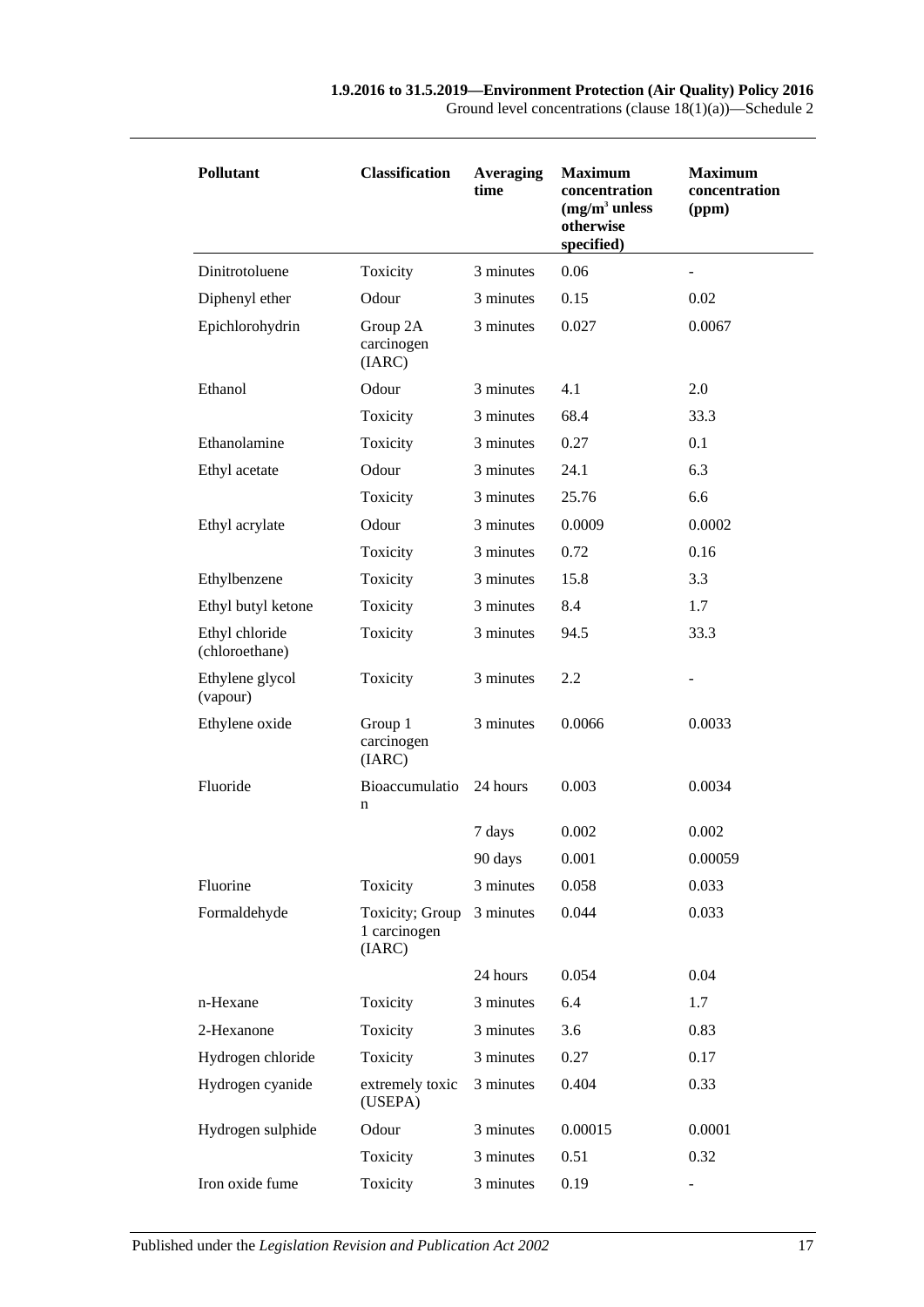Schedule 2—Ground level concentrations (clause 18(1)(a))

| <b>Pollutant</b>                        | <b>Classification</b>           | <b>Averaging</b><br>time | <b>Maximum</b><br>concentration<br>$(mg/m3$ unless<br>otherwise<br>specified) | <b>Maximum</b><br>concentration<br>(ppm) |
|-----------------------------------------|---------------------------------|--------------------------|-------------------------------------------------------------------------------|------------------------------------------|
| Lead (as particles)                     | Toxicity                        | 12 months                | 0.0005                                                                        |                                          |
| Magnesium oxide fume                    | Toxicity                        | 3 minutes                | 0.36                                                                          |                                          |
| Maleic anhydride                        | Toxicity                        | 3 minutes                | 0.036                                                                         | 0.0083                                   |
| Manganese and<br>compounds              | Toxicity                        | 3 minutes                | 0.036                                                                         |                                          |
| MDI (Diphenylmethane<br>diisocyanate)   | extremely toxic<br>(USEPA)      | 3 minutes                | 0.00008                                                                       |                                          |
| Mercury                                 |                                 |                          |                                                                               |                                          |
| - inorganic                             | Bioaccumulatio<br>n             | 3 minutes                | 0.004                                                                         |                                          |
| - organic                               | Bioaccumulatio<br>n             | 3 minutes                | 0.00036                                                                       |                                          |
| Methanol                                | Odour                           | 3 minutes                | 6.0                                                                           | 4.3                                      |
|                                         | Toxicity                        | 3 minutes                | 9.5                                                                           | 6.7                                      |
| Methyl acrylate                         | Toxicity                        | 3 minutes                | 1.3                                                                           | 0.33                                     |
| Methylamine                             | Odour                           | 3 minutes                | 0.0055                                                                        | 0.0042                                   |
|                                         | Toxicity                        | 3 minutes                | 0.47                                                                          | 0.32                                     |
| Methyl bromide<br>(bromomethane)        | Toxicity                        | 3 minutes                | 0.69                                                                          | 0.17                                     |
| Methylene chloride<br>(dichloromethane) | Toxicity                        | 3 minutes                | 6.3                                                                           | 1.7                                      |
| Methyl ethyl ketone                     | Odour                           | 3 minutes                | 6.4                                                                           | 2.0                                      |
|                                         | Toxicity                        | 3 minutes                | 17.5                                                                          | 4.9                                      |
| Methyl isobutyl ketone                  | Odour                           | 3 minutes                | 0.45                                                                          | 0.1                                      |
|                                         | Toxicity                        | 3 minutes                | 7.3                                                                           | 1.6                                      |
| Methyl mercaptan                        | Odour                           | 3 minutes                | 0.00092                                                                       | 0.00042                                  |
|                                         | Toxicity                        | 3 minutes                | 0.035                                                                         | 0.016                                    |
| Methyl methacrylate                     | Odour                           | 3 minutes                | 0.23                                                                          | 0.05                                     |
|                                         | Toxicity                        | 3 minutes                | 14.63                                                                         | 3.2                                      |
| Methyl styrene                          | Odour                           | 3 minutes                | 0.27                                                                          | 0.052                                    |
|                                         | Toxicity                        | 3 minutes                | 8.84                                                                          | 1.7                                      |
| Nickel and nickel<br>compounds          | Group 1<br>carcinogen<br>(IARC) | 3 minutes                | 0.00036                                                                       | 0.00017                                  |
| Nitric acid                             | Toxicity                        | 3 minutes                | 0.19                                                                          | 0.067                                    |
| Nitrobenzene                            | Odour                           | 3 minutes                | 0.005                                                                         | 0.00094                                  |
|                                         | Toxicity                        | 3 minutes                | 0.175                                                                         | 0.032                                    |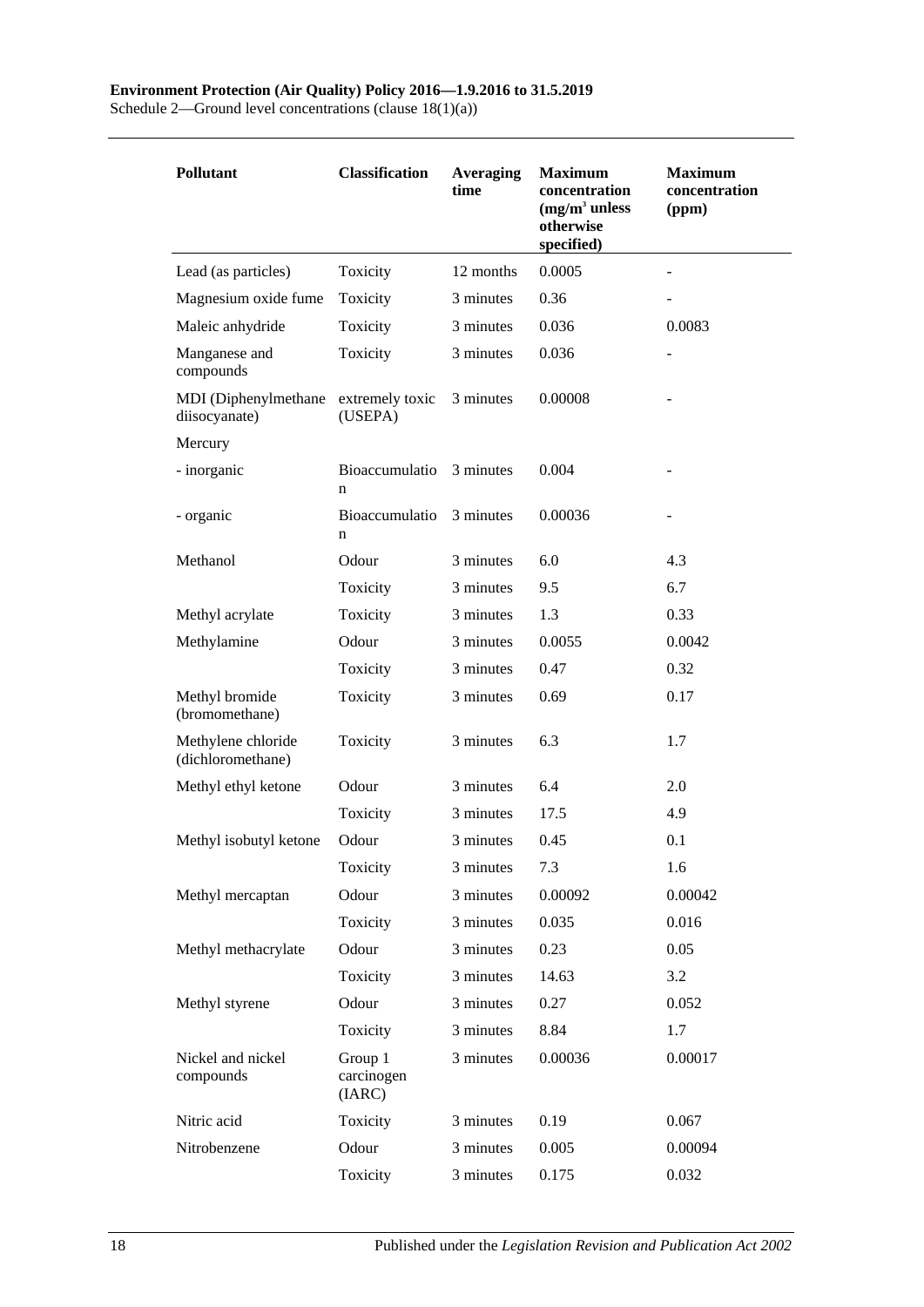| <b>Pollutant</b>                                                                                                    | <b>Classification</b>            | <b>Averaging</b><br>time | <b>Maximum</b><br>concentration<br>$(mg/m3$ unless<br>otherwise<br>specified) | <b>Maximum</b><br>concentration<br>(ppm) |  |
|---------------------------------------------------------------------------------------------------------------------|----------------------------------|--------------------------|-------------------------------------------------------------------------------|------------------------------------------|--|
| Nitrogen dioxide                                                                                                    | Toxicity                         | 1 hour                   | 0.25                                                                          | 0.12                                     |  |
|                                                                                                                     |                                  | 12 months                | 0.06                                                                          | 0.03                                     |  |
| Particles as PM                                                                                                     | Toxicity                         | 24 hours                 | 0.05                                                                          |                                          |  |
| Particles as PM <sub>25</sub>                                                                                       | Toxicity                         | 24 hours                 | 0.025                                                                         |                                          |  |
|                                                                                                                     |                                  | 12 months                | 0.008                                                                         |                                          |  |
| Pentachlorophenol                                                                                                   | extremely toxic<br>(USEPA)       | 3 minutes                | 0.0019                                                                        |                                          |  |
| n-Pentane                                                                                                           | Toxicity                         | 3 minutes                | 65.5                                                                          | 20                                       |  |
| 2-Pentanone                                                                                                         | Toxicity                         | 3 minutes                | 25.4                                                                          | 6.7                                      |  |
| Perchloroethylene<br>(tetrachloroethylene)                                                                          | Odour                            | 3 minutes                | 6.9                                                                           | 0.94                                     |  |
|                                                                                                                     | Toxicity                         | 3 minutes                | 12.2                                                                          | 1.7                                      |  |
| Phenol                                                                                                              | Odour                            | 3 minutes                | 0.039                                                                         | 0.0094                                   |  |
|                                                                                                                     | Toxicity                         | 3 minutes                | 0.14                                                                          | 0.032                                    |  |
| Phosgene                                                                                                            | extremely toxic<br>(USEPA)       | 3 minutes                | 0.014                                                                         | 0.0033                                   |  |
| Phosphine                                                                                                           | Odour                            | 3 minutes                | 0.0061                                                                        | 0.0042                                   |  |
|                                                                                                                     | Toxicity                         | 3 minutes                | 0.015                                                                         | 0.01                                     |  |
| Photochemical oxidants<br>(as ozone)                                                                                | Toxicity                         | 1 hour                   | 0.21                                                                          | 0.1                                      |  |
|                                                                                                                     |                                  | 4 hours                  | 0.17                                                                          | 0.08                                     |  |
| Phthalic anhydride                                                                                                  | Toxicity                         | 3 minutes                | 0.22                                                                          | 0.033                                    |  |
| n-propanol                                                                                                          | Odour                            | 3 minutes                | 0.082                                                                         | 0.03                                     |  |
|                                                                                                                     | Toxicity                         | 3 minutes                | 17.9                                                                          | 6.2                                      |  |
| Propylene glycol<br>monomethyl ether                                                                                | Toxicity                         | 3 minutes                | 13.1                                                                          | 3.3                                      |  |
| Propylene oxide                                                                                                     | Group 2B<br>carcinogen<br>(IARC) | 3 minutes                | 0.17                                                                          | 0.067                                    |  |
| Pyridine                                                                                                            | Odour                            | 3 minutes                | 0.014                                                                         | 0.0042                                   |  |
|                                                                                                                     | Toxicity                         | 3 minutes                | 0.57                                                                          | 0.16                                     |  |
| Respirable crystalline<br>silica— inhaled in the<br>form of quartz or<br>crystobalite (measured<br>as<br>$PM_{2,5}$ | Group 1<br>carcinogen<br>(IARC)  | 3 minutes                | 0.00036                                                                       | ÷                                        |  |
| Silver metal                                                                                                        | Toxicity                         | 3 minutes                | 0.004                                                                         |                                          |  |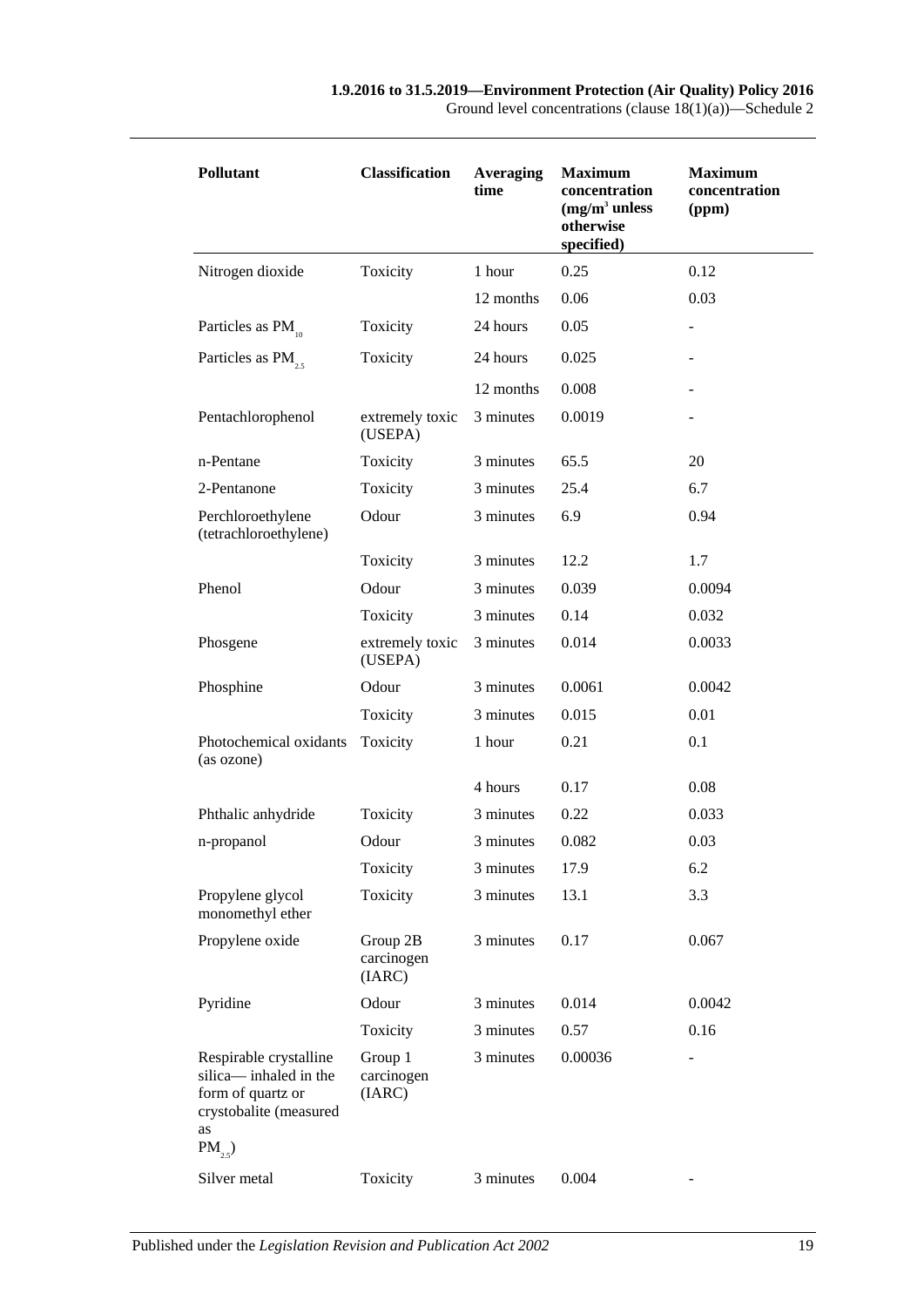Schedule 2—Ground level concentrations (clause 18(1)(a))

| <b>Pollutant</b>                                                                                     | <b>Classification</b>           | <b>Averaging</b><br>time | <b>Maximum</b><br>concentration<br>$(mg/m3$ unless<br>otherwise<br>specified) | <b>Maximum</b><br>concentration<br>(ppm) |
|------------------------------------------------------------------------------------------------------|---------------------------------|--------------------------|-------------------------------------------------------------------------------|------------------------------------------|
| Silver, soluble<br>compounds (as Ag)                                                                 | Toxicity                        | 3 minutes                | 0.00036                                                                       |                                          |
| Styrene (monomer)                                                                                    | Odour                           | 3 minutes                | 0.23                                                                          | 0.05                                     |
|                                                                                                      | Toxicity                        | 3 minutes                | 7.6                                                                           | 1.64                                     |
| Sulphur dioxide                                                                                      | Toxicity                        | 1 hour                   | 0.57                                                                          | 0.2                                      |
|                                                                                                      |                                 | 24 hours                 | 0.23                                                                          | 0.08                                     |
|                                                                                                      |                                 | 12 months                | 0.06                                                                          | 0.02                                     |
| Sulphuric acid                                                                                       | Toxicity                        | 3 minutes                | 0.036                                                                         | $\blacksquare$                           |
| <b>TDI</b><br>(toluene-2,4-diisocyanat (USEPA)<br>e and<br>toluene-2,6-diisocyanate<br>$\mathcal{E}$ | extremely toxic                 | 3 minutes                | 0.00008                                                                       |                                          |
| Toluene                                                                                              | Odour                           | 3 minutes                | 0.71                                                                          | 0.17                                     |
|                                                                                                      | Toxicity                        | 3 minutes                | 13.4                                                                          | 3.2                                      |
|                                                                                                      |                                 | 24 hours                 | 4.11                                                                          | 1.0                                      |
|                                                                                                      |                                 | 12 months                | 0.41                                                                          | 0.1                                      |
| 1,1,1-trichloroethane<br>(methyl chloroform)                                                         | Toxicity                        | 3 minutes                | 24.8                                                                          | 4.2                                      |
| 1,1,2-trichloroethane                                                                                | Toxicity                        | 3 minutes                | 1.97                                                                          | 0.33                                     |
| Trichloroethylene                                                                                    | Group 1<br>carcinogen<br>(IARC) | 3 minutes                | 0.98                                                                          | 0.17                                     |
| Trichlorofluoromethane                                                                               | Toxicity                        | 3 minutes                | 204                                                                           | 33.3                                     |
| Triethylamine                                                                                        | Odour                           | 3 minutes                | 0.39                                                                          | 0.09                                     |
|                                                                                                      | Toxicity                        | 3 minutes                | 0.43                                                                          | 0.1                                      |
| Trimethylbenzene<br>(mixed isomers)                                                                  | Toxicity                        | 3 minutes                | 4.4                                                                           | 0.83                                     |
| Vinyl chloride                                                                                       | Group 1<br>carcinogen<br>(IARC) | 3 minutes                | 0.047                                                                         | 0.017                                    |
| Vinyl toluene                                                                                        | Toxicity                        | 3 minutes                | 8.8                                                                           | 1.7                                      |
| Welding fume (total<br>particulate)                                                                  | Toxicity                        | 3 minutes                | 0.19                                                                          | -                                        |
| Wood dust                                                                                            |                                 |                          |                                                                               |                                          |
| - hardwoods                                                                                          | Group 1<br>carcinogen<br>(IARC) | 3 minutes                | 0.036                                                                         |                                          |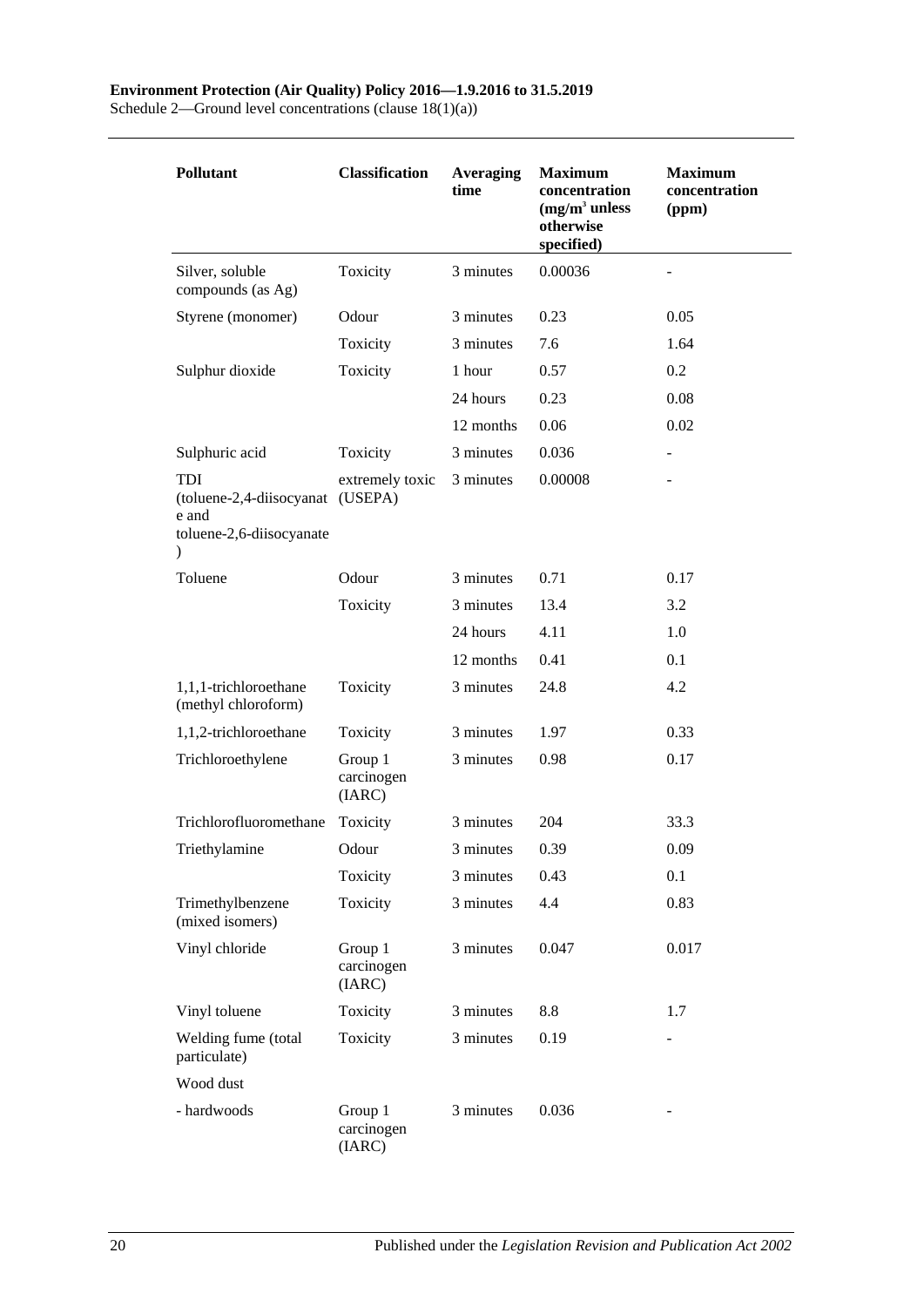| <b>Pollutant</b>                                         | <b>Classification</b>           | <b>Averaging</b><br>time | <b>Maximum</b><br>concentration<br>$(mg/m3$ unless<br>otherwise<br>specified) | <b>Maximum</b><br>concentration<br>(ppm) |
|----------------------------------------------------------|---------------------------------|--------------------------|-------------------------------------------------------------------------------|------------------------------------------|
| - softwoods                                              | Group 1<br>carcinogen<br>(IARC) | 3 minutes                | 0.019                                                                         |                                          |
| Xylenes (as total of<br>ortho, meta and para<br>isomers) | Odour                           | 3 minutes                | 0.38                                                                          | 0.08                                     |
|                                                          | Toxicity                        | 3 minutes                | 12.4                                                                          | 2.7                                      |
|                                                          |                                 | 24 hours                 | 1.18                                                                          | 0.25                                     |
|                                                          |                                 | 12 months                | 0.95                                                                          | 0.2                                      |
| Zinc chloride fume                                       | Toxicity                        | 3 minutes                | 0.036                                                                         | -                                        |
| Zinc oxide fume                                          | Toxicity                        | 3 minutes                | 0.19                                                                          |                                          |

## <span id="page-20-0"></span>**Schedule 3—Odour levels (clause [18\(1\)\(b\)\)](#page-11-4)**

| Number of people                 | <b>Odour</b> units<br>(3 minutes average, 99.9% of time) |  |
|----------------------------------|----------------------------------------------------------|--|
| 2000 or more                     | 2                                                        |  |
| 350 - 1999 (inclusive)           | 4                                                        |  |
| $60 - 349$ (inclusive)           | 6                                                        |  |
| $12 - 59$ (inclusive)            | 8                                                        |  |
| Single residence (fewer than 12) | 10                                                       |  |

# <span id="page-20-1"></span>**Schedule 4—Stack emissions (clause [18\(1\)\(c\)\)](#page-12-1)**

| <b>Pollutant</b>             | <b>Activity</b> | <b>Maximum pollutant level</b>     | Other<br>requirements |
|------------------------------|-----------------|------------------------------------|-----------------------|
| Antimony or its<br>compounds | Any activity    | $10$ mg/m <sup>3</sup> as antimony |                       |
| Arsenic or its<br>compounds  | Any activity    | $10mg/m3$ as arsenic               |                       |
| Cadmium or its<br>compounds  | Any activity    | $3mg/m3$ as cadmium                |                       |
| Lead or its compounds        | Any activity    | $10mg/m3$ as lead                  |                       |
| Mercury or its<br>compounds  | Any activity    | $3mg/m3$ as mercury                |                       |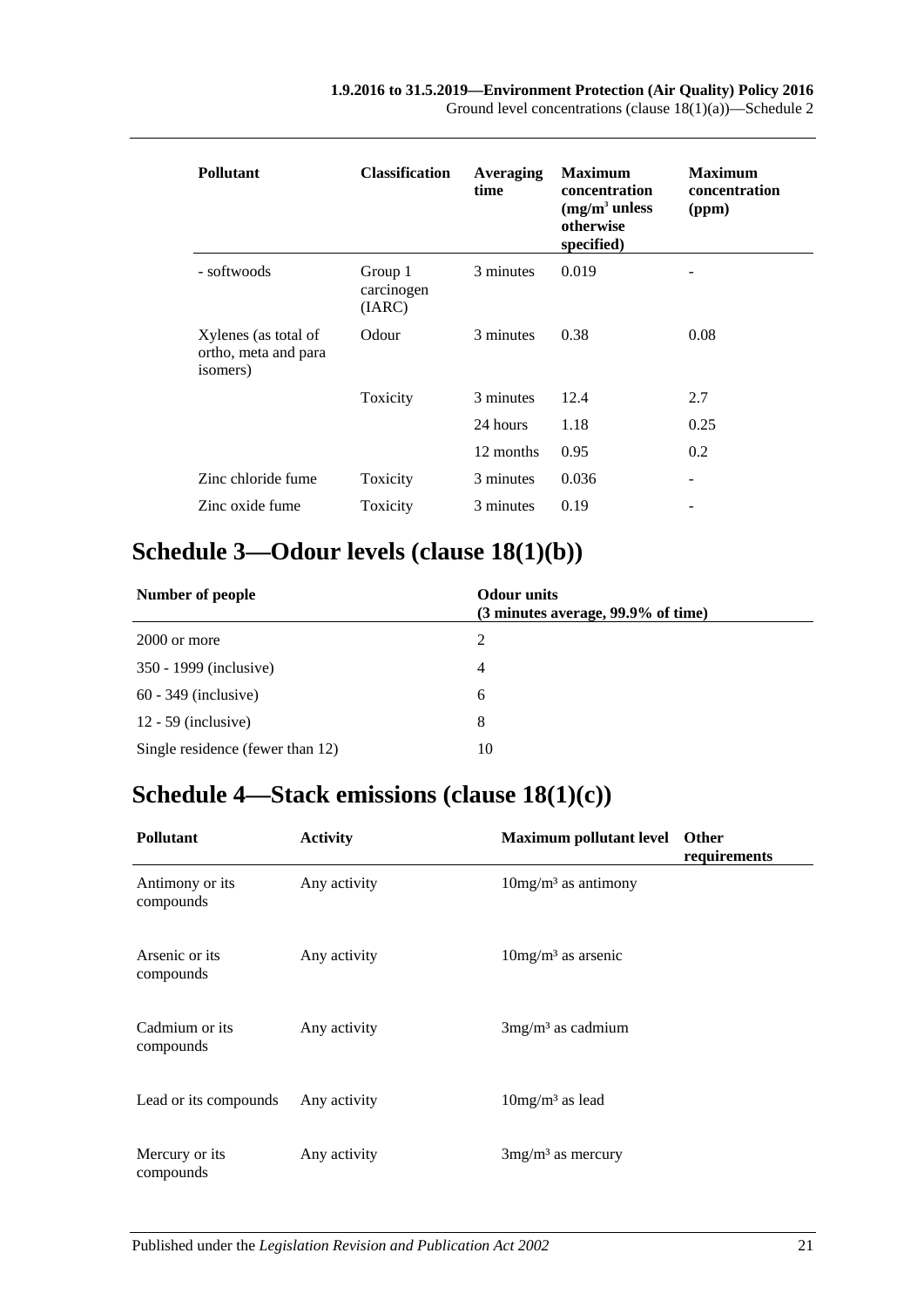#### **Environment Protection (Air Quality) Policy 2016—1.9.2016 to 31.5.2019**

Schedule 4—Stack emissions (clause 18(1)(c))

| <b>Pollutant</b>                                                        | <b>Activity</b>                                                                                                                                                                                             |                                                   | Maximum pollutant level Other                                      | requirements                    |
|-------------------------------------------------------------------------|-------------------------------------------------------------------------------------------------------------------------------------------------------------------------------------------------------------|---------------------------------------------------|--------------------------------------------------------------------|---------------------------------|
|                                                                         |                                                                                                                                                                                                             |                                                   |                                                                    |                                 |
| Any 2 or more of the<br>preceding 5 pollutants                          | Any activity                                                                                                                                                                                                |                                                   | $10\,\mathrm{mg/m^3}$ (as the respective<br>pollutants (in total)) |                                 |
| Carbon monoxide                                                         | Any activity                                                                                                                                                                                                |                                                   | $1000$ mg/m <sup>3</sup>                                           |                                 |
| Chlorinated dioxins and Production of energy from<br>furans             | waste                                                                                                                                                                                                       |                                                   | 0.1ng (nanograms) $/m3$                                            |                                 |
| Chlorine or inorganic<br>chlorine compounds                             | Any activity                                                                                                                                                                                                |                                                   | $200$ mg/m <sup>3</sup> as chlorine<br>equivalent                  |                                 |
| Fluorine, hydrofluoric<br>acid or inorganic<br>fluorine compounds       |                                                                                                                                                                                                             | Any activity except primary<br>aluminium smelters | $50$ mg/m <sup>3</sup> as hydrofluoric<br>acid equivalent          |                                 |
|                                                                         | Primary aluminium smelters                                                                                                                                                                                  |                                                   | $20$ mg/m <sup>3</sup> as hydrofluoric<br>acid equivalent          |                                 |
| Hydrogen sulphide gas                                                   | Any activity                                                                                                                                                                                                |                                                   | 5mg/m <sup>3</sup>                                                 |                                 |
| Nickel carbonyl                                                         | Any activity                                                                                                                                                                                                |                                                   | $0.5$ mg/m <sup>3</sup> as nickel                                  |                                 |
| Nickel or its compounds Any activity<br>(other than nickel<br>carbonyl) |                                                                                                                                                                                                             |                                                   | $20$ mg/m <sup>3</sup> as nickel                                   |                                 |
| Nitric acid or oxides of<br>nitrogen                                    | sulphuric acid                                                                                                                                                                                              | Manufacture of nitric acid or                     | 2000mg/m <sup>3</sup> as nitrogen<br>dioxide equivalent            | The plume must be<br>colourless |
| Oxides of nitrogen                                                      | Fuel burning (other than<br>internal combustion engines or<br>the manufacture of nitric acid,<br>sulphuric acid, glass or<br>cement) with a maximum heat<br>input rate greater than<br>150 000 MJ/hr gross- |                                                   |                                                                    |                                 |
|                                                                         | (a)                                                                                                                                                                                                         | for gaseous fuels                                 | $350$ mg/m <sup>3</sup> referenced to<br>7% by volume of oxygen    |                                 |
|                                                                         | (b)                                                                                                                                                                                                         | for liquid or solid<br>fuels                      | $500$ mg/m <sup>3</sup> referenced to<br>7% by volume of oxygen    |                                 |
|                                                                         | or greater                                                                                                                                                                                                  | Power generation of 250MW                         | 700mg/m <sup>3</sup> referenced to<br>7% by volume of oxygen       |                                 |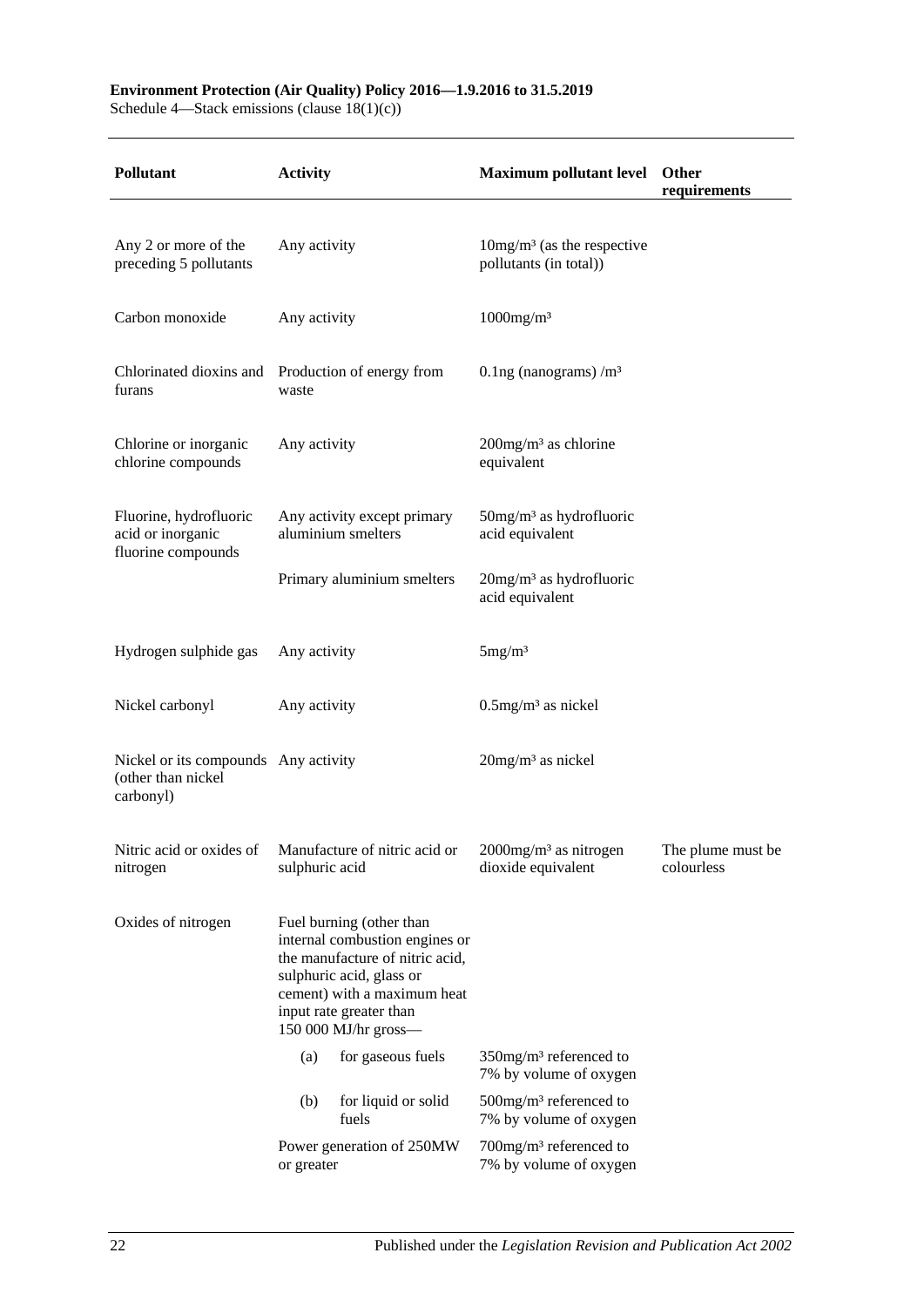| <b>Pollutant</b>                           | <b>Activity</b>                                             |                                                                 | <b>Maximum pollutant level</b>                                                                                             | <b>Other</b><br>requirements |
|--------------------------------------------|-------------------------------------------------------------|-----------------------------------------------------------------|----------------------------------------------------------------------------------------------------------------------------|------------------------------|
|                                            | Gas turbines for power<br>generation of 10MW or<br>greater- |                                                                 |                                                                                                                            |                              |
|                                            | (a)                                                         | for gaseous fuels                                               | $70$ mg/m <sup>3</sup> referenced to<br>15% by volume of oxygen                                                            |                              |
|                                            | (b)<br>fuels                                                | for liquid or solid                                             | $150$ mg/m <sup>3</sup> referenced to<br>15% by volume of oxygen                                                           |                              |
|                                            | Gas turbines for power<br>generation of less than 10MW      |                                                                 | $90mg/m3$ referenced to<br>15% by volume of oxygen                                                                         |                              |
| Particulate matter                         | Any activity other than<br>heating metals or metal ores     |                                                                 | $100$ mg/m <sup>3</sup> , referenced, in<br>the case of boilers and<br>incinerators, to 12% by<br>volume of carbon dioxide |                              |
|                                            |                                                             | Heating metals or metal ores<br>(other than cold blast cupolas) | $100$ mg/m <sup>3</sup>                                                                                                    |                              |
| Sulphur dioxide                            | Sulphuric acid plant                                        |                                                                 | $1000$ mg/m <sup>3</sup>                                                                                                   |                              |
| Sulphuric acid mist or<br>sulphur trioxide | Any activity                                                |                                                                 | $100mg/m3$ as sulphur<br>trioxide equivalent                                                                               |                              |

# <span id="page-22-0"></span>**Schedule 5—Transitional provisions**

## **Part 2—Transitional provisions**

## <span id="page-22-1"></span>**2—Policy not to apply for 2 years in relation to existing prescribed activities of environmental significance**

If, immediately before the commencement of this policy, a person was undertaking a prescribed activity of environmental significance in accordance with an environmental authorisation, nothing in this policy will affect that activity so undertaken by the person until the expiry of the second year of operation of this policy.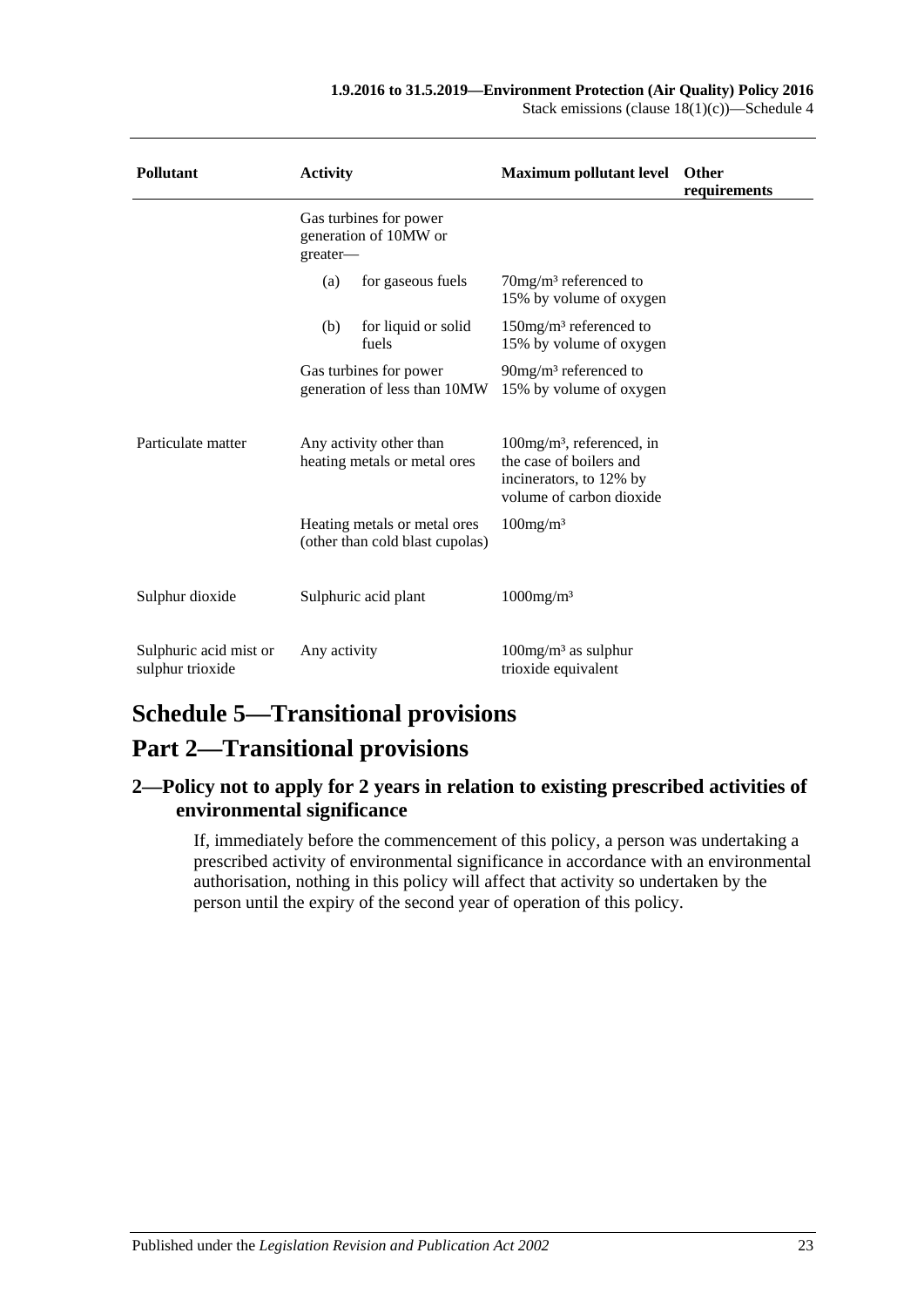# <span id="page-23-0"></span>**Legislative history**

## **Notes**

- Amendments of this version that are uncommenced are not incorporated into the text.
- For further information relating to the Act and subordinate legislation made under the Act see the Index of South Australian Statutes or www.legislation.sa.gov.au.

## **Legislation revoked by principal policy**

The *Environment Protection (Air Quality) Policy 2016* revoked the following:

*Environment Protection (Air Quality) Policy 1994 Environment Protection (Burning) Policy 1994 Environment Protection (Motor Vehicle Fuel Quality) Policy 2002 Environment Protection (Solid Fuel Heaters) Policy 2015*

## **Principal policy and amendments**

New entries appear in bold.

| <b>Notice</b>           | Provision under<br>which notice is<br>made | Publication of policy in<br>Gazette     | Commencement                                                                                                                                                         |
|-------------------------|--------------------------------------------|-----------------------------------------|----------------------------------------------------------------------------------------------------------------------------------------------------------------------|
| Gazette 21.7.2016 p2965 | s 28                                       | Gazette 21.7.2016 p2966 23.7.2016: cl 2 |                                                                                                                                                                      |
| Gazette 1.9.2016 p3572  | s <sub>32</sub>                            |                                         | 1.9.2016: cl 2                                                                                                                                                       |
| Gazette 17.1.2019 p67   | s 32                                       |                                         | 1.6.2019 immediately after the<br>commencement of the<br><b>Environment Protection</b><br>(Variation of Act, Schedule 1)<br>(Waste Reform)<br>Regulations 2019: cl 2 |

## **Provisions amended**

New entries appear in bold.

Entries that relate to provisions that have been deleted appear in italics.

| Provision        | How varied                                                            | Commencement |
|------------------|-----------------------------------------------------------------------|--------------|
| Pt1              |                                                                       |              |
| cl 2             | omitted under Legislation Revision and<br><b>Publication Act 2002</b> | 1.9.2016     |
| Pt 2             |                                                                       |              |
| cl <sub>5</sub>  |                                                                       |              |
| code of practice | prescribed burning substituted by 1.9.2016 p3372 cl 4                 | 1.9.2016     |
| Sch <sub>5</sub> |                                                                       |              |